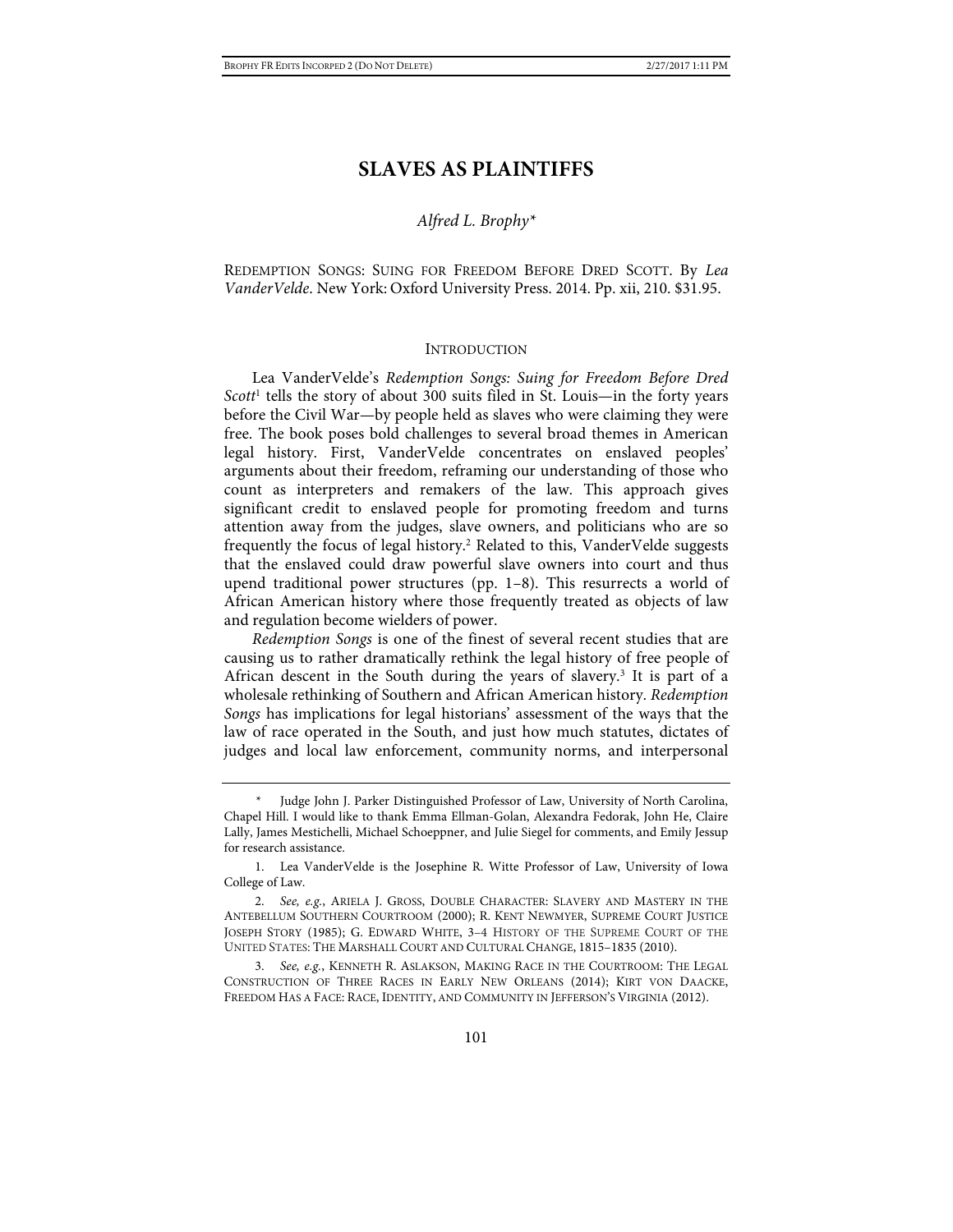dealings worked for those in the twilight zone between slavery and freedom. Therein lies a story.

<span id="page-1-0"></span>Much literature on African American slavery emphasizes the brutality of slavery.4 Recently, that literature has also emphasized how economic interests shaped the law of slavery to promote the interests of the slaveowning classes.5 A parallel literature on proslavery ideology, especially in the judiciary,<sup>6</sup> details slave owners' and Southern legal leaders' harsh ideas. That literature links the brutality of slavery to the legal system.7 Yet other works emphasize very different pieces of the African American experience with slavery. For instance, Annette Gordon-Reed's *The Hemingses of Monticello* focuses on the lives and ideas of enslaved people independent of slavery, while also acknowledging the brutality and inhumanity of slavery as an important subtheme.<sup>8</sup>

<span id="page-1-2"></span><span id="page-1-1"></span>A number of studies, including *Redemption Songs*, focus on the legal system as it relates to African Americans in the Old South. They suggest rather counterintuitively, given Justice Taney's statement in *Dred Scott<sup>9</sup>*that African Americans *did* have some rights that white men (and courts) were obligated to respect. One of the first works to begin this bold reinterpretation was Melvin Ely's *Israel on the Appomattox*, a study of a community of free people in Prince Edward County, Virginia, in the pre– Civil War era.10 Ely based his study of the hundreds of free people largely on land records, wills, and the occasional civil suit or criminal prosecution. The community prospered even as slavery persisted all around.<sup>11</sup> Other more recent work has developed the theme of the economic, social, and property options of free people in Virginia—and their ability to maintain a life despite

<sup>4.</sup> *E.g.*, WALTER JOHNSON, SOUL BY SOUL: LIFE INSIDE THE ANTEBELLUM SLAVE MARKET (1999).

<sup>5.</sup> *See, e.g.*, EDWARD E. BAPTIST, THE HALF HAS NEVER BEEN TOLD: SLAVERY AND THE MAKING OF AMERICAN CAPITALISM (2014); SVEN BECKERT, EMPIRE OF COTTON: A NEW HISTORY OF GLOBAL CAPITALISM (2014).

<sup>6.</sup> *See, e.g.*, CHRISTOPHER TOMLINS, FREEDOM BOUND: LAW, LABOR, AND CIVIC IDENTITY IN COLONIZING ENGLISH AMERICA, 1580–1865, at 13–15 (2010); Alfred L. Brophy, *The Nat Turner Trials*, 91 N.C. L. REV. 1817 (2013).

<sup>7.</sup> See, e.g., Alfred L. Brophy, *Thomas Ruffin: Of Moral Philosophy and Monuments*, 87 N.C. L. REV. 799 (2009) (discussing Justice Thomas Ruffin's proslavery jurisprudence); Andrew Fede, *Legitimized Violent Slave Abuse in the American South, 1619–1865: A Case Study of Law and Social Change in Six Southern States*, 29 AM. J. LEGAL HIST. 93 (1985) (discussing the release of owners from liability for abuse of enslaved people).

<sup>8.</sup> ANNETTE GORDON-REED, THE HEMINGSES OF MONTICELLO: AN AMERICAN FAMILY (2008).

<sup>9.</sup> Dred Scott v. Sandford, 60 U.S. (19 How.) 393, 407 (1857), *superseded by constitutional amendment*, U.S. CONST. amend. XIV.

<sup>10.</sup> MELVIN PATRICK ELY, ISRAEL ON THE APPOMATTOX: A SOUTHERN EXPERIMENT IN BLACK FREEDOM FROM THE 1790S THROUGH THE CIVIL WAR (2004).

<sup>11.</sup> *See, e.g.*, Brophy, *supra* note [6,](#page-1-0) at 1829 n.93, 1830–35 (discussing slavery in Southampton County, which was near Prince Edward County).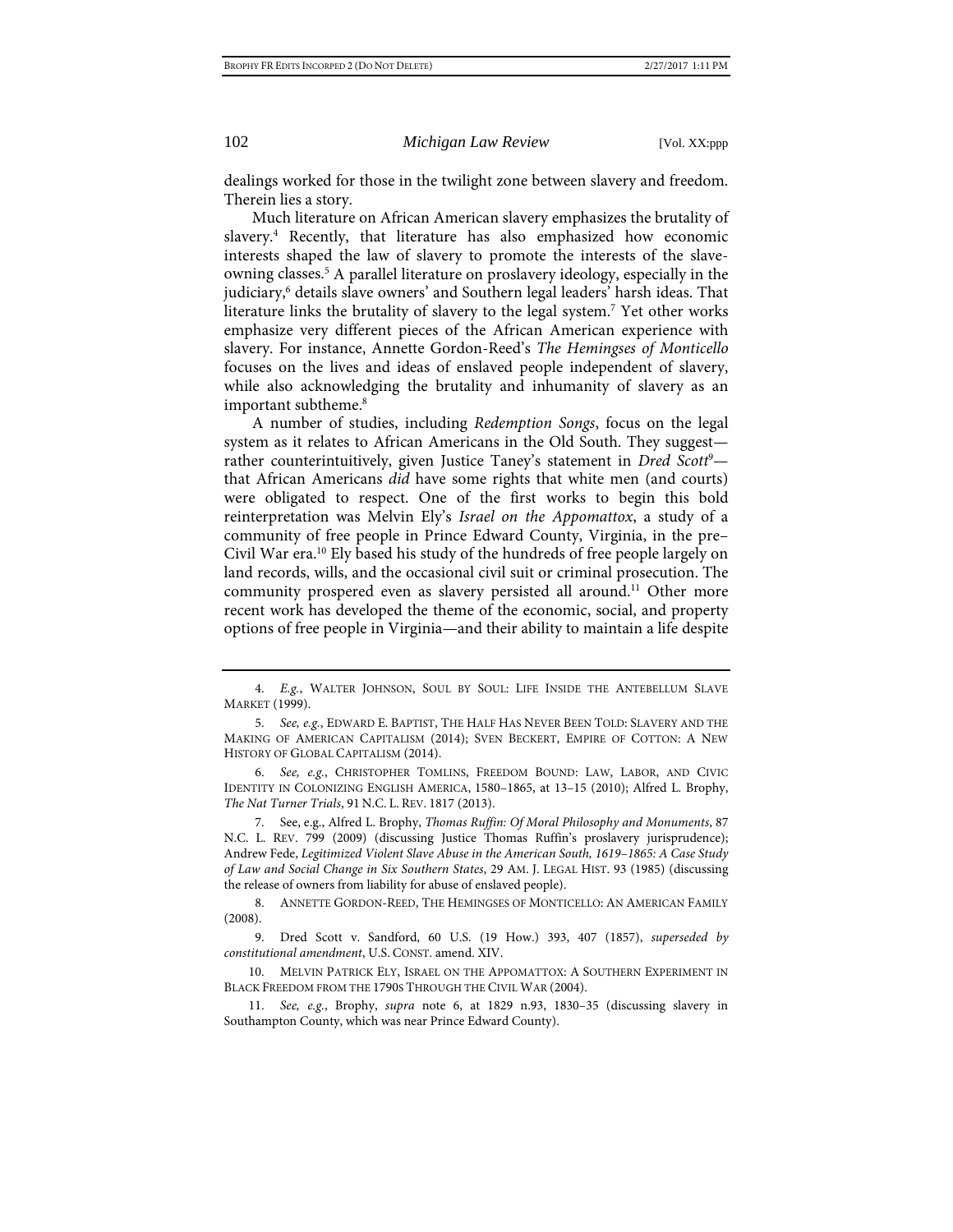Virginia laws that required both registration of free people and removal of recently freed people.12 In 2012, Kirt von Daacke expanded Ely's analysis of the role of free people of color in pre–Civil War Virginia to Albemarle County: the home of the University of Virginia.13 His revealingly titled book, *Freedom Has a Face*, turned to legal records to detail the involvement of free people of color in the county's economic and social life.14

<span id="page-2-0"></span>Although Gordon-Reed, Ely, and von Daacke relied heavily on legal records, the operation of the law was not central to their books.15 Others have turned more explicitly to the operation of the legal system to depict greater rights for free people—and those claiming to be free—than we might expect. For the states in the "Deep" North, like Massachusetts, the use of courts to secure freedom is perhaps unsurprising.16 Emily Blanck is one of the most recent of a series of scholars who depict how Massachusetts judges ended slavery in the state beginning around  $1780$ .<sup>17</sup> Important to Blanck's story, as well as to VanderVelde's, is that the enslaved people combined action—such as running away and disappearing into the African American community—with court challenges to gain freedom.<sup>18</sup> The story that emerges is one where humble enslaved people—those with so seemingly little power—use multiple strategies to make their freedom a reality. Sometimes the strategies involved appeals to law; and when they did, those appeals were sometimes successful, in part, because the enslaved people advanced a theory that appealed to the court. Massachusetts was primed in 1780 to find that the principles of liberty behind the Revolution encompassed the state's enslaved people as well.<sup>19</sup>

The more surprising story comes from southern and western states. Martha Jones has a series of articles detailing the participation of enslaved and free African Americans in the legal system, often as plaintiffs.<sup>20</sup> Running

16. *See, e.g.*, C.S. MANEGOLD, TEN HILLS FARM: THE FORGOTTEN HISTORY OF SLAVERY IN THE NORTH 234–35 (2010) (describing two instances in the 1780s where slaves in Massachusetts used the state's constitution to successfully sue for their emancipation).

17. EMILY BLANCK, TYRANNICIDE: FORGING AN AMERICAN LAW OF SLAVERY IN REVOLUTIONARY SOUTH CAROLINA AND MASSACHUSETTS 116–31 (2014).

18. *See, e.g.*, pp. 195–96 (discussing the fact that women were more likely to sue for their freedom than men, who were alternatively more inclined to physically flee their owners illegally); BLANCK, *supra* note [17,](#page-2-0) at 116–27 (discussing freedom suits in post-Revolutionary Massachusetts).

19. *See* BLANCK, *supra* note [17,](#page-2-0) at 123–27 (discussing Quock Walker suits and emancipation in Massachusetts in wake of Revolution); Alfred L. Brophy, *Introduction to Law*, *in* THE ENCYCLOPEDIA OF NEW ENGLAND 889, 893–94 (Burt Feintuch & David H. Watters eds., 2005) (same).

20. *See, e.g.*, Martha S. Jones, *Leave of Court: African American Claims-Making in the Era of* Dred Scott v. Sandford, *in* CONTESTED DEMOCRACY: FREEDOM, RACE, AND POWER IN

<sup>12.</sup> *See, e.g.*, Michael L. Nicholls, *Creating Identity: Free Blacks and the Law*, 35 SLAVERY & ABOLITION 214 (2014).

<sup>13.</sup> VON DAACKE, *supra* not[e 3.](#page-0-0)

<sup>14.</sup> *See id.* at 211–43.

<sup>15.</sup> *See* ELY, *supra* not[e 10;](#page-1-1) GORDON-REED, *supra* not[e 8;](#page-1-2) VON DAACKE, *supra* not[e 3.](#page-0-0)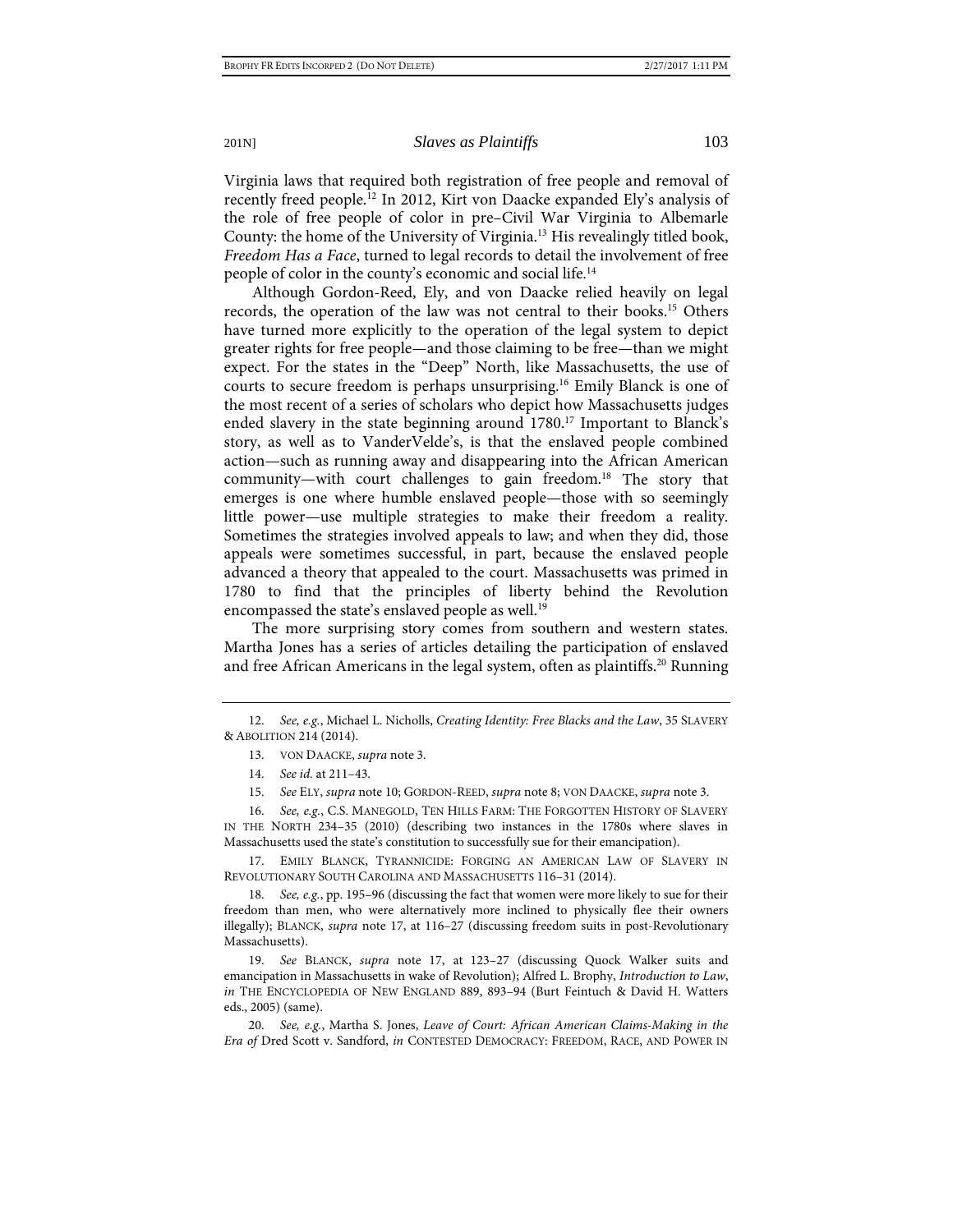<span id="page-3-0"></span>

parallel to that work, Jones has also discussed how African American women wielded sophisticated ideas about law and legal thought.<sup>21</sup>

A series of scholars who, like VanderVelde, have focused on St. Louis freedom suits, have found greater flexibility in slavery in the Old South than we are accustomed to hearing about.<sup>22</sup> Their scholarship focuses on the blurred lines between slavery and freedom along the Mississippi River and the ways that slaves challenged their bondage, often by escaping along the River, but sometimes by filing lawsuits.23 To be sure, there has been some literature on freedom suits in other parts of the country. Judith Schafer<sup>24</sup> and, more recently, Kenneth Aslakson<sup>25</sup> have uncovered freedom suits in New Orleans. Recently, Judson Crump and I have recovered the story of a child kidnapped in Philadelphia and sold into slavery in Alabama, who was then freed in Tuscaloosa, Alabama, in 1827.<sup>26</sup> Together, these stories suggest there were legal processes allowing free people—and those claiming to be free—some access to courts in the Old South. Yet, in the 1840s and 1850s, legislatures and courts were tightening the opportunities for freedom suits.<sup>27</sup>

21. *See* MARTHA S. JONES, ALL BOUND UP TOGETHER: THE WOMAN QUESTION IN AFRICAN AMERICAN PUBLIC CULTURE, 1830–1900 (2007).

22. *See, e.g.*, Kelly Marie Kennington, *Law, Geography, and Mobility: Suing for Freedom in Antebellum St. Louis*, 80 J.S. HIST. 575 (2014) (focusing on the mobility made possible by the Mississippi River as a key explanation of the number of freedom suits); David Thomas Konig, *The Long Road to* Dred Scott*: Personhood and the Rule of Law in the Trial Court Records of St. Louis Slave Freedom Suits*, 75 UMKC L. REV. 53, 58–73 (2006). Legal historians have also carried this story of African American agency into the post-Civil War era. *See, e.g.*, Melissa Milewski, *From Slave to Litigant: African Americans in Court in the Postwar South, 1865–1920*, 30 LAW & HIST. REV. 723 (2012).

23. *E.g.*, ANNE TWITTY, BEFORE *DRED SCOTT*: SLAVERY AND LEGAL CULTURES IN THE AMERICAN CONFLUENCE, 1787–1857 (2016).

24. JUDITH KELLEHER SCHAFER, BECOMING FREE, REMAINING FREE: MANUMISSION AND ENSLAVEMENT IN NEW ORLEANS, 1846–1862 (2003).

25. ASLAKSON, *supra* not[e 3,](#page-0-0) at 165–80.

26. Judson Crump & Alfred L. Brophy, *Twenty-One Months a Slave: Cornelius Sinclair's Odyssey*, 86 MISS. L.J. (forthcoming 2017) (describing the lawsuit filed by local ministers on behalf of Sinclair, which resulted in his return to freedom and, ultimately, to Philadelphia, where he participated in the prosecution of one of his kidnappers).

27. *See* Kennington, *supra* note [22,](#page-3-0) at 584 (suggesting that a change in Missouri law in 1840s discouraged lawsuits challenging slavery); Michael Schoeppner, *Peculiar Quarantines: The Seamen Acts and Regulatory Authority in the Antebellum South*, 31 LAW & HIST. REV. 559, 562 (2013) (detailing the limited rights of free people of color in Southern port cities, and how the laws "'happened' in the antebellum South"). An 1845 Missouri statute permitted slaves to challenge their owners in court, but allowed the court to impose security for "all costs that may be adjudged against" the petitioner. *See* MO. REV. STAT. ch. 69, § 2 (1845); *cf. id.* § 12 (presuming that an African American person was a slave).

AMERICAN HISTORY 54 (Manisha Sinha & Penny Von Eschen eds., 2007); Martha S. Jones, *The Case of* Jean Baptiste, un Créole de Saint-Domingue*: Narrating Slavery, Freedom, and the Haitian Revolution in Baltimore City*, *in* THE AMERICAN SOUTH AND THE ATLANTIC WORLD 104 (Brian Ward et al. eds., 2013); Martha S. Jones, Hughes v. Jackson*: Race and Rights Beyond*  Dred Scott, 91 N.C. L. REV. 1757 (2013).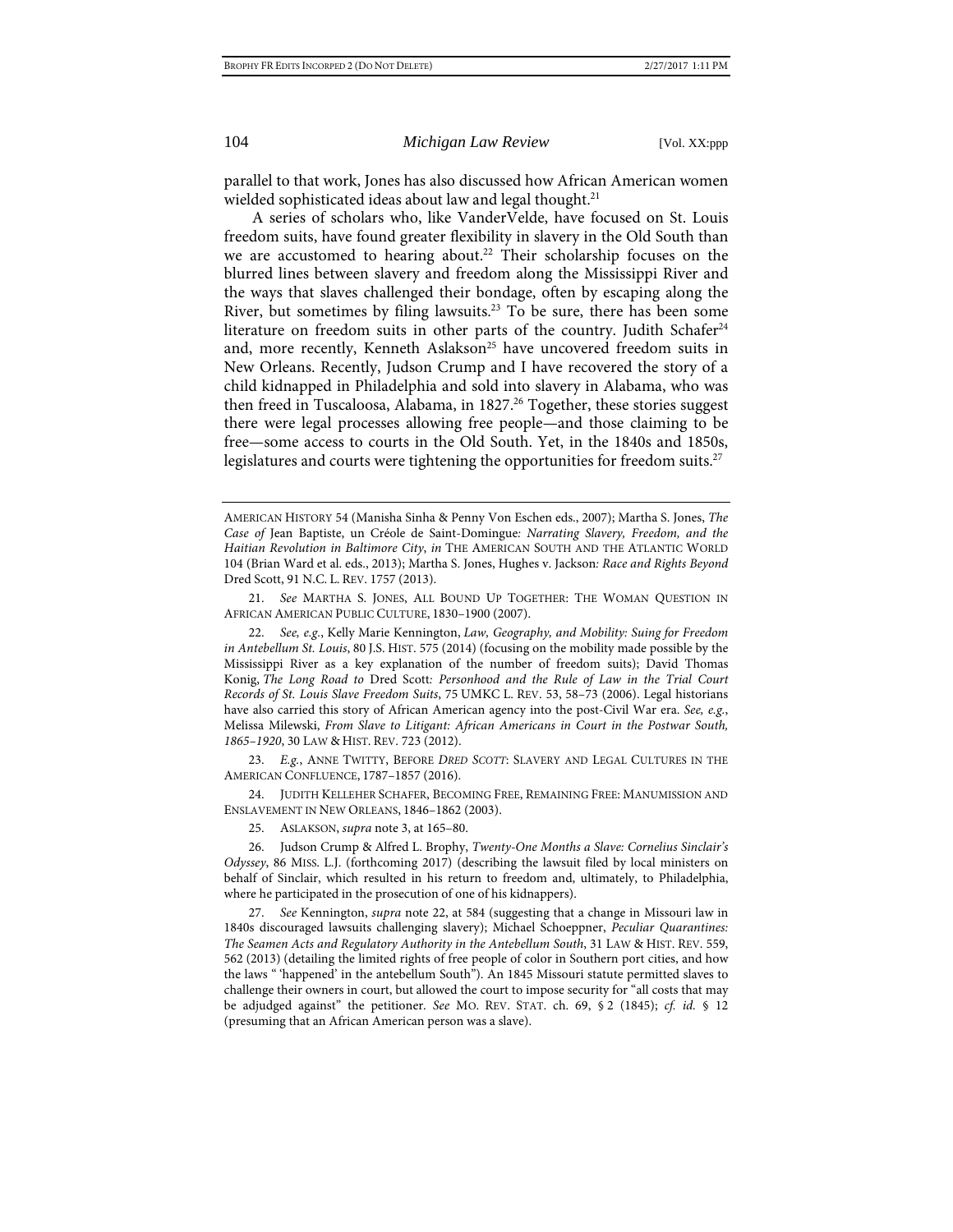<span id="page-4-0"></span>A parallel literature examines the role of outsider intellectuals as they challenged slave law.28 Those studies look to formerly enslaved people like Frederick Douglass,<sup>29</sup> antislavery women like Harriet Beecher Stowe,<sup>30</sup> philosophers like Henry David Thoreau,<sup>31</sup> and antislavery lawyers like William Goodell.<sup>32</sup> That is, as scholars have explored the social and legal history of slaves' challenges to slavery, they have also developed a sophisticated literature that explores how outsider intellectuals—black and white, female and male—challenged the American law of slavery. There is, of course, a continuous strain of legal–historical writing that focuses on the limitations of the legal system in the Old South.

## <span id="page-4-3"></span><span id="page-4-2"></span>I. INTERPRETING SLAVES AS PLAINTIFFS IN ST. LOUIS

This is where Lea VanderVelde's work on lawsuits filed by people held in slavery in St. Louis, Missouri, enters the debate. More than a decade ago, VanderVelde uncovered these suits with the help of archivists in Missouri.33 A handful of these cases were known because the Missouri Supreme Court had heard them and decided many in favor of freedom.<sup>34</sup> Historians had also known about some of the lower court cases for decades.<sup>35</sup> In one improbable interpretation, Allen Johnson of Yale University's Department of History concluded in 1921 that border states like Missouri treated petitioners fairly.<sup>36</sup>

34. *See, e.g.*, Wilson v. Melvin, 4 Mo. 592 (1837); Rachael v. Walker, 4 Mo. 350 (1836); Meechum v. Judy, 4 Mo. 361 (1836); Marguerite v. Chouteau, 3 Mo. 540 (1834); Hay v. Dunky, 3 Mo. 588 (1834); Julia v. McKinney, 3 Mo. 270 (1833); Ralph v. Duncan, 3 Mo. 194 (1833); Tramell v. Adam, 2 Mo. 155 (1829); La Grange v. Chouteau, 2 Mo. 20 (1828); Milly v. Smith, 2 Mo. 36 (1828); Winny v. Whitesides, 1 Mo. 472 (1824). A change in judicial attitude was brewing as early as the 1830s, but it was most pronounced in 1852 when the Missouri Supreme Court decided against Dred Scott's freedom suit in *Scott v. Emerson*. 15 Mo. 576 (1852). *See also* Davis v. Evans, 18 Mo. 249 (1853); Sylvia v. Kirby, 17 Mo. 434 (1853); Calvert v. Steamboat Timoleon, 15 Mo. 595 (1852).

35. *See* HARRISON ANTHONY TREXLER, SLAVERY IN MISSOURI, 1804–1865, at 212–18 (1914) (discussing trial court opinions in St. Louis's court archives).

36. Allen Johnson, *The Constitutionality of the Fugitive Slave Acts*, 31 YALE L.J. 161, 181 (1921) ("From a cursory examination of the session laws of the border slave States . . . the writer is persuaded that substantial justice was on the whole accorded to the negro claiming his freedom.").

<span id="page-4-4"></span><span id="page-4-1"></span>

<sup>28.</sup> *See generally* CALEB SMITH, THE ORACLE AND THE CURSE: A POETICS OF JUSTICE FROM THE REVOLUTION TO THE CIVIL WAR (2013).

<sup>29.</sup> *See, e.g.*, JEANNINE MARIE DELOMBARD, SLAVERY ON TRIAL: LAW, ABOLITIONISM, AND PRINT CULTURE (2007).

<sup>30.</sup> *See, e.g.*, SARAH N. ROTH, GENDER AND RACE IN ANTEBELLUM POPULAR CULTURE (2014).

<sup>31.</sup> *See, e.g.*, SMITH, *supra* note [28,](#page-4-0) at 2–6; ALBERT J. VON FRANK, THE TRIALS OF ANTHONY BURNS: FREEDOM AND SLAVERY IN EMERSON'S BOSTON 281–85 (1998).

<sup>32.</sup> *E.g.*, Alfred L. Brophy, *Antislavery Women and the Origins of American Jurisprudence*, 94 TEX. L. REV. 115, 120 (2015) (reviewing ROTH, *supra* not[e 30\)](#page-4-1).

<sup>33.</sup> *See* pp. ix–xii. See *Freedom Suits Case Files, 1814–1860*, ST. LOUIS CIRCUIT COURT HISTORICAL RECORDS PROJECT, http://www.stlcourtrecords.wustl.edu/about-freedom-suitsseries.php [http://perma.cc/E9JE-VL47], for an online version of these petitions.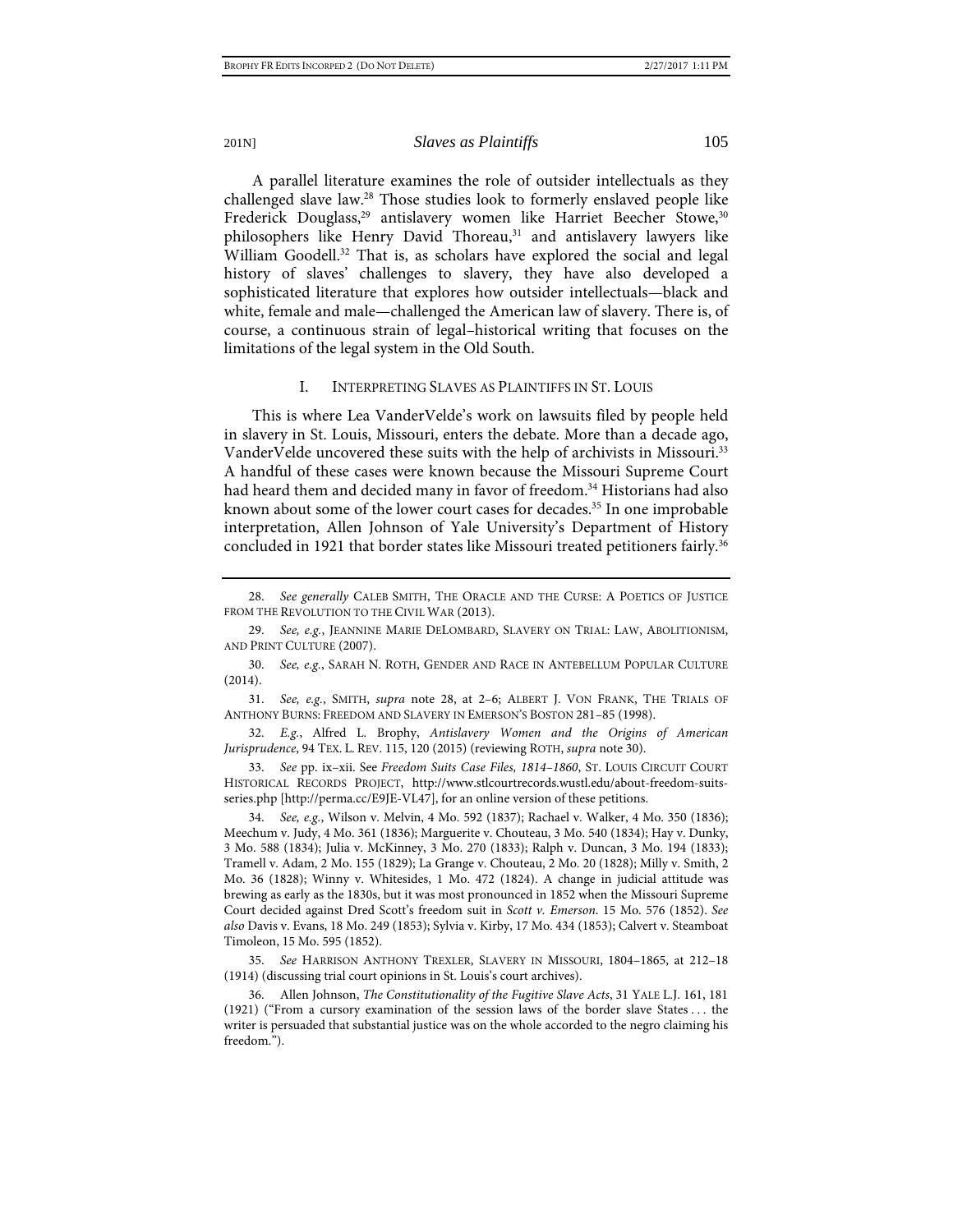Now we know that there were many times more suits than even he was aware of. Many of those suits were successful, $37$  others were unsuccessful, and some had unrecorded results.

It is VanderVelde who had the wisdom to use these cases to reveal calls for freedom. *Redemption Songs* develops the metaphor of enslaved people "singing" songs of redemption by filing lawsuits to claim their freedom in Missouri courts.38 Missouri law allowed people held in slavery to file suit challenging their owners' rights to hold them.<sup>39</sup> Early on, Missouri law provided for the appointment of a lawyer for indigent slaves, and even allowed them to remain free during the pending litigation.<sup>40</sup> Later, the legislature tightened the laws so that a court could require the slaves themselves to post a bond in case they lost their suit.<sup>41</sup>

The next twelve chapters of *Redemption Songs* focus on specific cases where slaves sued in Missouri, mostly successfully, for their freedom.<sup>42</sup> VanderVelde tells the story of some of the better-known (though by no means well-known) cases, such as Winny, a slave born in the Carolinas, who was later held for a few years in slavery in the free territory of Illinois.43 With a petition filed around 1818, Winny successfully called her "owner" and the owners of her children to account.<sup>44</sup> Her claim was that she was held in territory that the Northwest Ordinance made free—and she and her children were thus free (p. 61). This set the precedent for those with similar claims for several decades. Other plaintiffs, such as Lydia Titus, successfully used the courts to assert freedom based on her service in a free territory before arriving in Missouri (pp. 67–69). Titus, who won her freedom in Illinois territory around 1807, successfully sued in Missouri to reclaim her children, who had been captured on charges of being runaways in the early 1830s (pp. 70–75). And VanderVelde tells the story of a Canadienne Rose, whose children challenged being held in bondage by one of the St. Louis's most affluent families—one that faced frequent challenges from freedom suits

<sup>37.</sup> *See supra* not[e 34.](#page-4-2)

<sup>38.</sup> Chapter 1 (developing "[a] [m]etaphor for the [v]oices of the [s]ubordinate [b]uried in [h]istory").

<sup>39.</sup> MO. REV. STAT. 285, § 1 (1835).

<sup>40.</sup> *See id.* § 2 (permitting suit without mentioning bond).

<sup>41.</sup> While the 1845 Act continued to allow slaves to sue "as a poor person," MO. REV. STAT. ch. 69, § 1 (1845), the 1845 Act tightened the law, which had earlier permitted slaves to sue without bond, *id.* § 16.

<sup>42.</sup> Ten of those twelve chapters deal with the redemption song of one family each (chapters 2–9, 11, 13). Chapter Ten expands to two, unrelated claimants—both enslaved women—whose cases were complicated by the fact that their partners (in one case a white man and in the other case a black man) had sold them. In each case, they won their freedom suits. And Chapter Twelve deals with a series of suits by slaves owned by one person, Milton Duty. Those suits took place as part of the litigation of Duty's estate, for his will had promised freedom to the slaves, but creditors of the estate claimed they needed to be satisfied first.

<sup>43.</sup> *See* chapter 4.

<sup>44.</sup> *See* p. 61.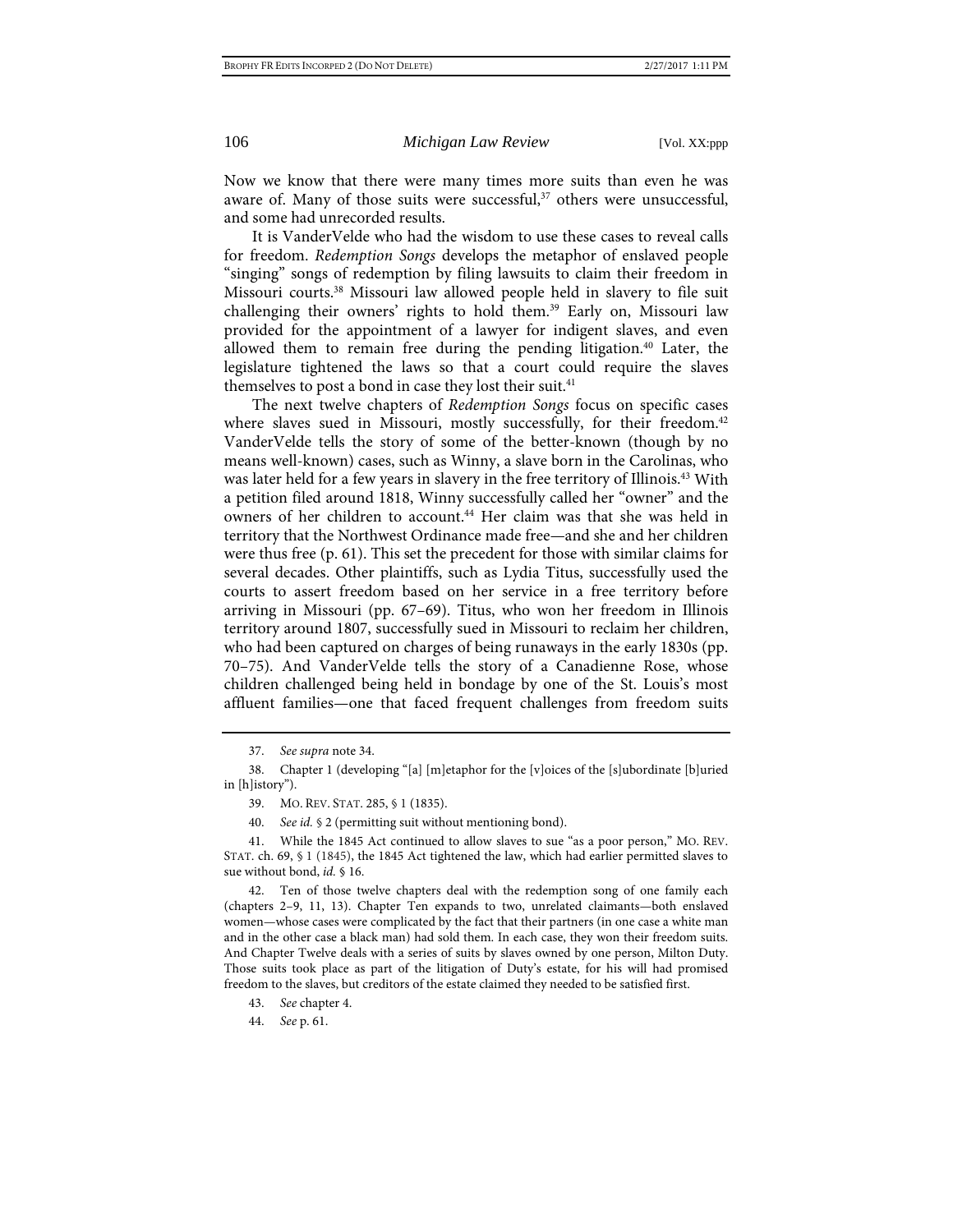brought by their slaves (p. 177). The children based their claim on Rose's time in free territory back in the eighteenth century.<sup>45</sup> The litigation wound its way up and down the Missouri courts for fifteen years, and the children were eventually freed in 1862, during the Civil War (pp. 192–93).

The final chapter puts this data together to explain what factors triggered suits, discussing why some slaves chose to file suit while others ran away (Chapter Fourteen). VanderVelde examines the meaning of the rule of law in a time when juries decided so much about slaves' fate (pp. 202–03). She concludes with the unsuccessful litigation in *Dred Scott*, in which the Missouri Supreme Court and then the U.S. Supreme Court worked to deny the Scott family their freedom (pp. 205–10). VanderVelde puts the *Dred Scott* case into context—she shows that the Scott family's claim was one of many claims made by people who believed they were free.<sup>46</sup> In some cases, those claims to freedom rested, like the Scott family's claim, on having traveled to a free state.<sup>47</sup> In other cases, the plaintiffs complained that they had been promised freedom, had received it via will but were kept in slavery, or had been born to a free mother but wrongfully kept in slavery.

VanderVelde asks: What do these improbable cases mean? Part of the story is that those cases tell us about how humble people used the court system, how they obtained lawyers, and how on occasion they brought the mighty to account (pp. 17–22). *Redemption Songs* presents a legal analog to the past several generations of outstanding work on the social history of slavery—work which looks at the world from the perspective of the enslaved.<sup>48</sup> The cases reveal how the enslaved litigated, what they did when their cases were pending, and how the rule of law could be turned to the slave's advantage. And the cases may hold the potential for wholesale changes in how we practice legal history, as well as whose stories we tell and how. VanderVelde views these suits from the perspective of the petitioners who staked out legal claims and brought the powerful (their owners) to account in court. As VanderVelde demonstrates, the enslaved litigants developed theories within the legal tradition, argued about their rights, and took action to free themselves. She reveals how people used legal technology to set the enslaved free in a slave state, in the dark depths of slavery.

The results are surprising; I would even be tempted to say shocking. One would not think that slaves would ever have an opportunity to bring their putative owners into court. Solomon Northup's narrative, *Twelve Years a Slave*, testifies to the extraordinary difficulty of challenging slavery in the

<sup>45.</sup> *See* p. 186.

<sup>46.</sup> *See* pp. 205–10.

<sup>47.</sup> LEA VANDERVELDE, MRS. DRED SCOTT: A LIFE ON SLAVERY'S FRONTIER 231–32 (2009).

<sup>48.</sup> *See, e.g.*, VINCENT BROWN, THE REAPER'S GARDEN: DEATH AND POWER IN THE WORLD OF ATLANTIC SLAVERY (2008); RICHARD S. DUNN, A TALE OF TWO PLANTATIONS: SLAVE LIFE AND LABOR IN JAMAICA AND VIRGINIA (2014); LESLIE M. HARRIS, IN THE SHADOW OF SLAVERY: AFRICAN AMERICANS IN NEW YORK CITY, 1626–1863 (2003).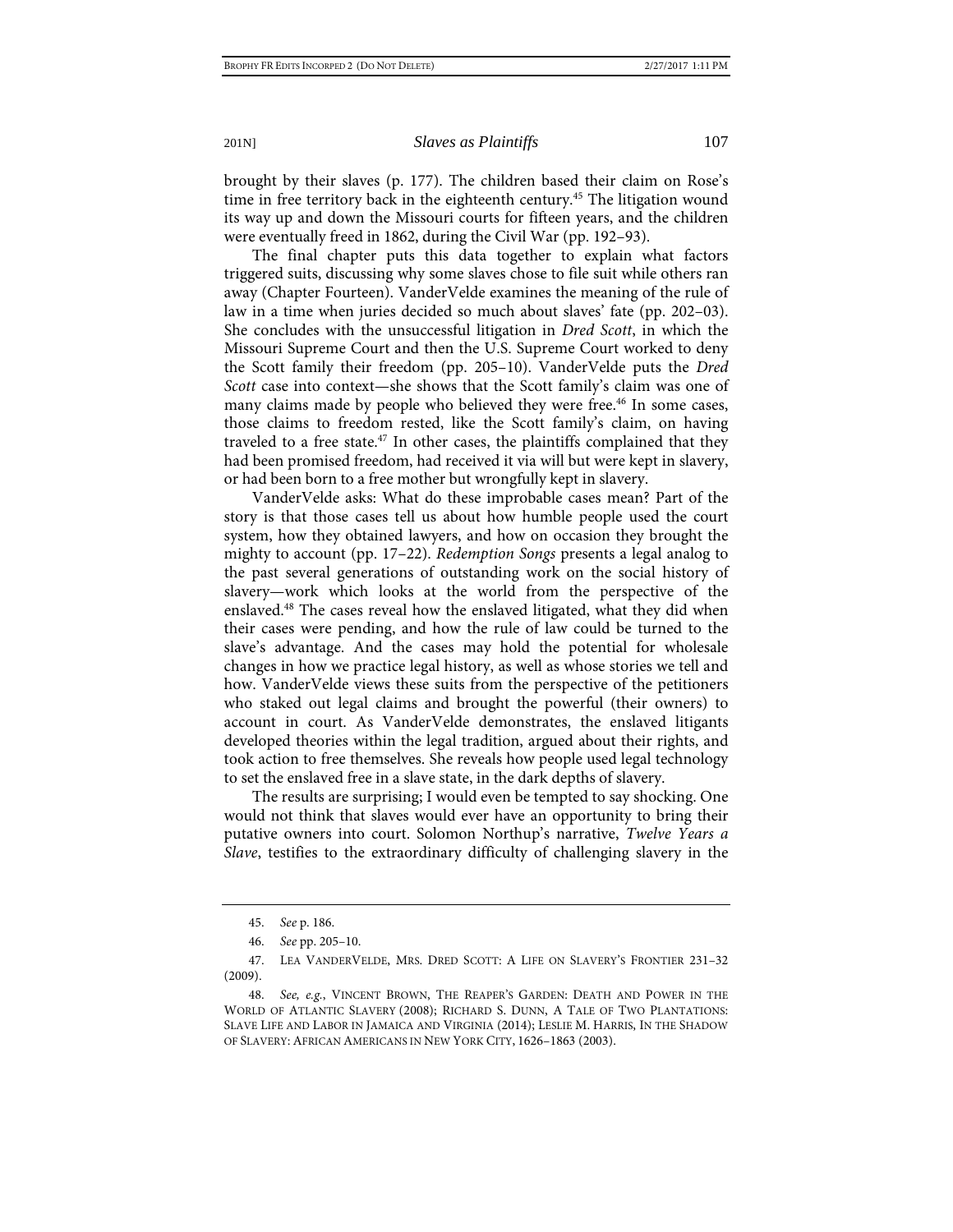midst of the plantation South.<sup>49</sup> Part of the story may be that in VanderVelde's account, the claims for freedom were filed in St. Louis, rather than the Red River district of Louisiana. But even in the relative freedom of St. Louis, it is impressive and astonishing that people held in slavery had the resources and temerity to try to bring their "owners" to account. On this issue, *Redemption Songs* is an excellent contribution to a trend in recent history that focuses on the rights of free people in the Old South. It is an important story of how enslaved people saw the world and tried to mobilize. VanderVelde's focus is on enslaved people who have been ignored for far, far too long and about whom she has substantial new insights. On those issues, this is a transformative book that uses new data and asks new questions. It is substantively and methodologically very important.

Through her focus on enslaved plaintiffs and their lawyers, VanderVelde uncovers a story line that we have not heard before. She shows that slaves had more rights than we previously knew and that slaves used these rights to challenge slavery.50 VanderVelde's narrative shows how humble people—on rare occasions, to be sure—challenged the institution of slavery. For far too long, this important story was not told. It is absent from works on pre–Civil War legal history,  $51$  even by those who write so eloquently about slave law.  $52$ 

Partly because of the surprising nature of VanderVelde's findings, one is led to ask: Just how representative are these suits? Her research invites questions about whether the central tendency was against challenges to slavery. She catalogues 300 challenges by 239 people (p. 3). Of the ninety-one challenges that went to trial, about half were successful (p. 202). We do not know the result of many others (p. 5). This suggests how difficult it was to get any kind of hearing. One other way of conceptualizing this is that the slave population of St. Louis peaked around 1850, with around 5,000 enslaved people.<sup>53</sup> A small percentage of them used the legal system to

52. *See, e.g.*, ANDREW FEDE, ROADBLOCKS TO FREEDOM: SLAVERY AND MANUMISSION IN THE UNITED STATES SOUTH (2011); TOMLINS, *supra* not[e 6.](#page-1-0) Mark Graber even finds the law of slavery in *Dred Scott* in the mainstream of pre–Civil War constitutional law, but does not discuss legal challenges brought by ordinary people. *See* MARK A. GRABER, *DRED SCOTT* AND THE PROBLEM OF CONSTITUTIONAL EVIL 91–92 (2006).

53. As St. Louis's population expanded from 1830 to 1860, the percent of enslaved steadily declined. The overall population of St. Louis was 14,125 in 1830, 35,979 in 1840, 104,978 in 1850, and 190,524 in 1860. St. Louis's slave population in 1830 was 2,796 (19%), in 1840 was 4,616 (12%), in 1850 was 5,967 (5.6%), and in 1860 had declined to 4,340 (2.3%).

<sup>49.</sup> SOLOMON NORTHUP, TWELVE YEARS A SLAVE (Dover Publ'ns, Inc. 2000) (1853).

<sup>50.</sup> Pp. 17–22; *see also* Brophy, *supra* note [6,](#page-1-0) at 1858–59 (discussing the lawyers for the Nat Turner rebels).

<sup>51.</sup> The best-known works in pre–Civil War legal thought of the 1960s and 1970s paid scant attention to slavery. *See, e.g.*, PERRY MILLER, THE LIFE OF THE MIND IN AMERICA: FROM THE REVOLUTION TO THE CIVIL WAR (1965). Even those that emphasized the economic analysis of law, and found a shift in the common law to promote economic growth, dealt little with slavery. *See, e.g.*, MORTON J. HORWITZ, THE TRANSFORMATION OF AMERICAN LAW, 1780– 1860 (1977).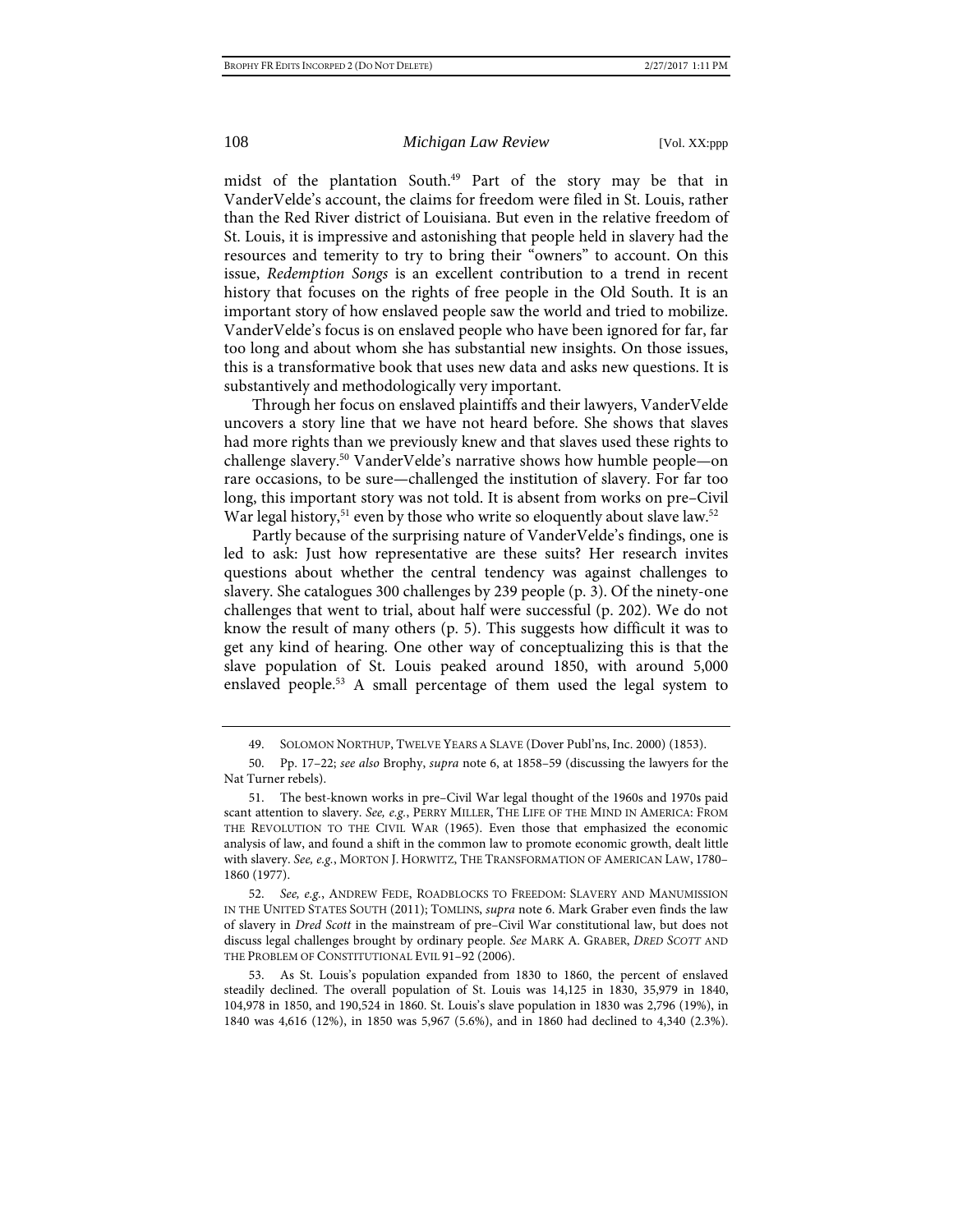challenge their servitude, although perhaps that is a high percentage of those who had a valid claim to freedom.<sup>54</sup>

A small number of cases might still be very revealing of the legal system. Thus, we must ask: What do these cases say about the nature of slavery and law? (pp. 17–22). This important study broaches new questions about how "subordinate people took the lead in pressing their legal rights in suing to establish their freedom in direct contravention of their masters' wishes" (p. 11). It raises key questions about what inspires legal change.<sup>55</sup> And it invites questions about the extent to which enslaved people had some minimal access to the rule of law. Some reviews of *Redemption Songs* have already identified its implications for how we think about the "rule of law" within the system of slavery, which itself was so dependent on positive law to support it. $56$ 

## <span id="page-8-0"></span>II. THE PATH OF THE [PROSLAVERY] LAW

Even though the slaves sung such eloquent and powerful "redemption songs," the law changed from an antislavery law in 1824 to the zealously proslavery law of *Scott v. Emerson* of 1852 (and later *Dred Scott v. Sandford* of 1857).57 Legal precedent, thus, was shaped by the powerful, who wrongfully ignored the pleas of the enslaved and those held in slavery.<sup>58</sup>

How do we assess the impetus to the change in the law of freedom and slavery from 1824 to the Civil War? How do we account for the shift in the

*Historical Census Browser*, UNIV. OF VA. LIBRARY, http://mapserver.lib.virginia.edu/ [https://perma.cc/6S4D-43YN].

<sup>54.</sup> *See* pp. 7–8 (outlining the four categories of "freedom suits").

<sup>55.</sup> For a similar point, see Michael Schoeppner, Book Review, 37 SLAVERY & ABOLITION 230, 231 (2016) (reviewing *Redemption Songs*) (questioning "the ways that demographic and economic shifts altered the political dynamics and legal culture in St. Louis").

<sup>56.</sup> Annette Gordon-Reed, Book Review, 102 J. AM. HIST. 1190 (2016) (reviewing *Redemption Songs*); Martha S. Jones, Book Review, 33 LAW & HIST. REV. 1009 (2015) (reviewing *Redemption Songs*); Loren Schweninger, Book Review, 5 J. CIV. WAR ERA 596 (2015) (reviewing *Redemption Songs*).

<sup>57.</sup> *Compare infra* text accompanying note[s 63](#page-9-0)[–72](#page-10-0) (discussing the antislavery precedent and thought that permeated various jurisdictions during the early nineteenth century), *with infra* text accompanying notes [103–](#page-15-0)[108](#page-15-1) (discussing the proslavery sentiment that began to dominate legal thought in the mid–nineteeth century).

<sup>58.</sup> *See infra* notes [109,](#page-15-2) [112.](#page-16-0) This finding is consistent with a broad set of work on Southern intellectual history and the coming of the Civil War, which focuses on the increasingly proslavery ideas that permeated Southern politics, religion, and law. *See, e.g.*, ALFRED L. BROPHY, UNIVERSITY, COURT, AND SLAVE: PRO-SLAVERY THOUGHT IN SOUTHERN COLLEGES AND COURTS AND THE COMING OF CIVIL WAR (2016); 1 MICHAEL O'BRIEN, CONJECTURES OF ORDER: INTELLECTUAL LIFE AND THE AMERICAN SOUTH, 1810–1860 (2004); Alfred L. Brophy, *The World Made by Laws and the Laws Made by the World of the Old South*, *in* SIGNPOSTS: NEW DIRECTIONS IN SOUTHERN LEGAL HISTORY (Sally E. Hadden & Patricia Hagler Minter eds., 2013). There is a parallel literature that looks to the proslavery ideas and actions of Northern and Southern schools. *See, e.g.*, CRAIG STEVEN WILDER, EBONY & IVY: RACE, SLAVERY, AND THE TROUBLED HISTORY OF AMERICA'S UNIVERSITIES (2013).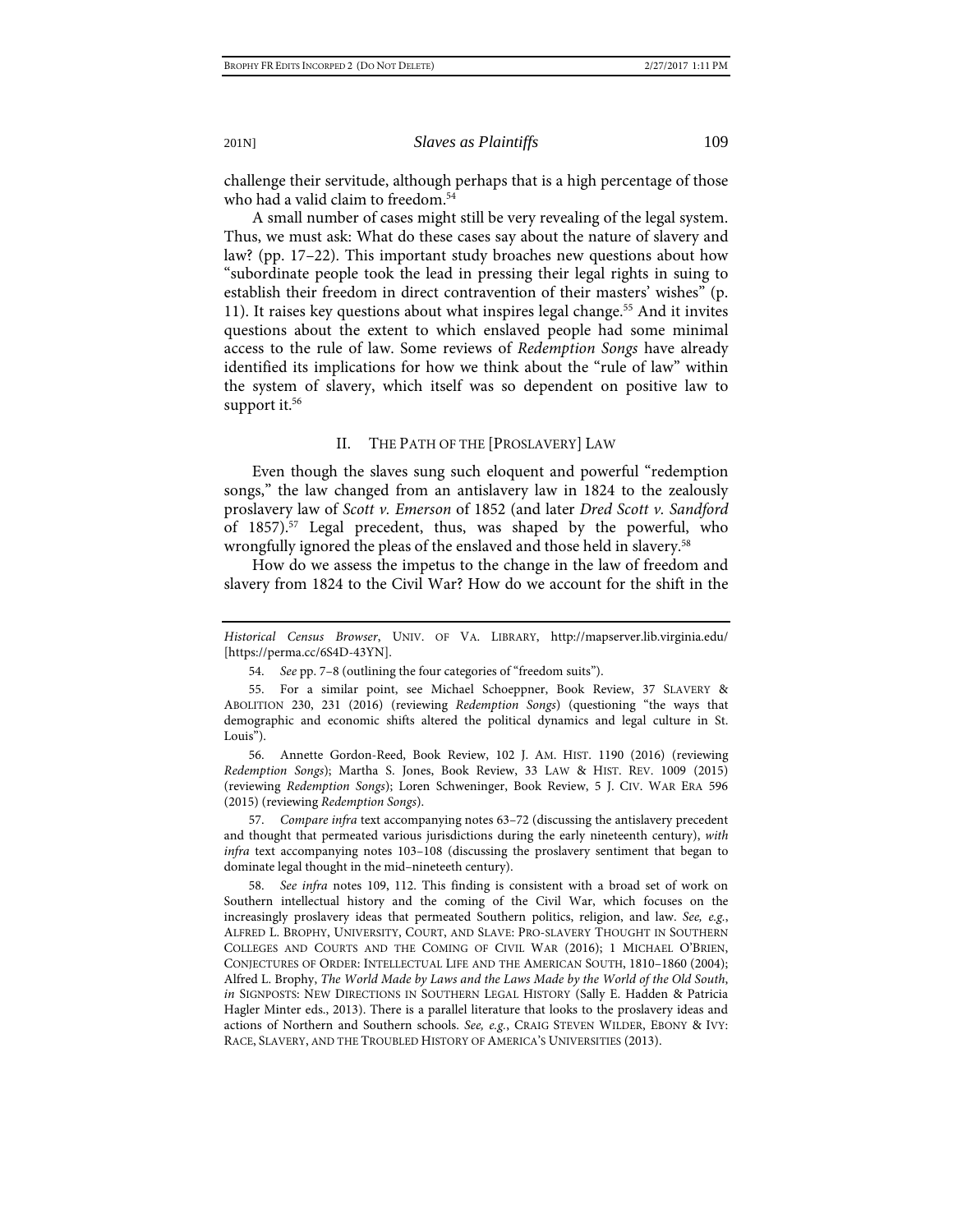<span id="page-9-1"></span>

1840s and 1850s, when the Missouri Supreme Court limited the rights of people held in slavery to challenge their "owners"? What, to borrow Oliver Wendell Holmes's apt imagery, was the "[p]ath of the [proslavery] [l]aw"?59 In fact, some of the South's pre–Civil War lawyers asked those kinds of questions: Why had earlier courts interpreted the law in an antislavery fashion, even as Southern lawyers and judges increasingly advanced an alternative—and temporarily very successful argument—that the law was actually proslavery? For instance, Thomas Cobb, the author of *An Inquiry into the Law of Negro Slavery*—the most comprehensive proslavery legal treatise ever written—argued that slavery was consistent with natural law, so that wherever a slave went the law of slavery went with her, protecting her owner's property right in her.<sup>60</sup> Cobb thought that many antislavery courts had allowed their sentiments for slaves to trump their legal reasoning.<sup>61</sup>

<span id="page-9-0"></span>Before we go to why there was a shift in *Scott v. Emerson*, <sup>62</sup> there is a backstory about why the Missouri courts voted for freedom in the first place. Stretching back to the 1820s, Missouri had upheld claims brought by slaves arguing for their emancipation. In its first case dealing with slave freedom, *Winny v. Whitesides*, <sup>63</sup> Justice Tompkins of the Missouri Supreme Court cited nothing other than the Northwest Ordinance to show his preference for freedom after slaves had traveled through free states.<sup>64</sup>

63. 1 Mo. 472 (1824).

<sup>59.</sup> O.W. Holmes, *The Path of the Law*, 10 HARV. L. REV. 457 (1897). One might think here about Holmes's predecessors among Southern treatise writers. *E.g.*, 1 THOMAS R.R. COBB, AN INQUIRY INTO THE LAW OF NEGRO SLAVERY IN THE UNITED STATES OF AMERICA (Philadelphia, T. & J.W. Johnson & Co. 1858); GEORGE S. SAWYER, SOUTHERN INSTITUTES (Philadelphia, J.B. Lippincott & Co. 1858); *see also* Alfred L. Brophy, *Did Formalism Never Exist?*, 92 TEX. L. REV. 383, 406 (2013) (reviewing BRIAN Z. TAMANAHA, BEYOND THE FORMALIST-REALIST DIVIDE: THE ROLE OF POLITICS IN JUDGING (2010)) (discussing the relationship between Holmes and Cobb).

<sup>60.</sup> COBB, *supra* not[e 59,](#page-9-1) ch. 1, §§ 1–16 (finding natural law protecting slavery based on the near ubiquity of slavery in human history); *see also* James P. Holcombe, Is Slavery Consistent with Natural Law?, An Address Delivered Before the Virginia State Agricultural Society, at the Sixth Annual Exhibition, at Petersburg (Nov. 4, 1858), *in* 27 SOUTHERN LITERARY MESSENGER 401 (1858).

<sup>61.</sup> *See, e.g.*, COBB, *supra* note [59,](#page-9-1) ch. 10, § 229 (praising the dissenting opinion in the Connecticut Supreme Court case *Jackson v. Bulloch*, 12 Conn. 38 (1837), for protecting the rights of a slave owner who journeyed to Connecticut).

<sup>62.</sup> 15 Mo. 576 (1852).

<sup>64.</sup> *Winny*, 1 Mo. at 474–75. The Northwest Ordinance, passed first by the Congress under the Articles of Confederation in 1787, was part of the territorial expansion of the United States. Denis P. Duffey, Note, *The Northwest Ordinance as a Constitutional Document*, 95 COLUM. L. REV. 929, 929–30 (1995). It governed land in the "Northwest" territory—what is now Ohio, Indiana, Illinois, Michigan, and Wisconsin. *Id.* at 929 n.6. It was relevant to the discussion of freedom because it prohibited slavery in the Northwest Territory. *See id.* at 930. Thus, the St. Louis plaintiffs frequently used it to argue that they had been in a free territory. *See* Konig, *supra* not[e 22,](#page-3-0) at 68.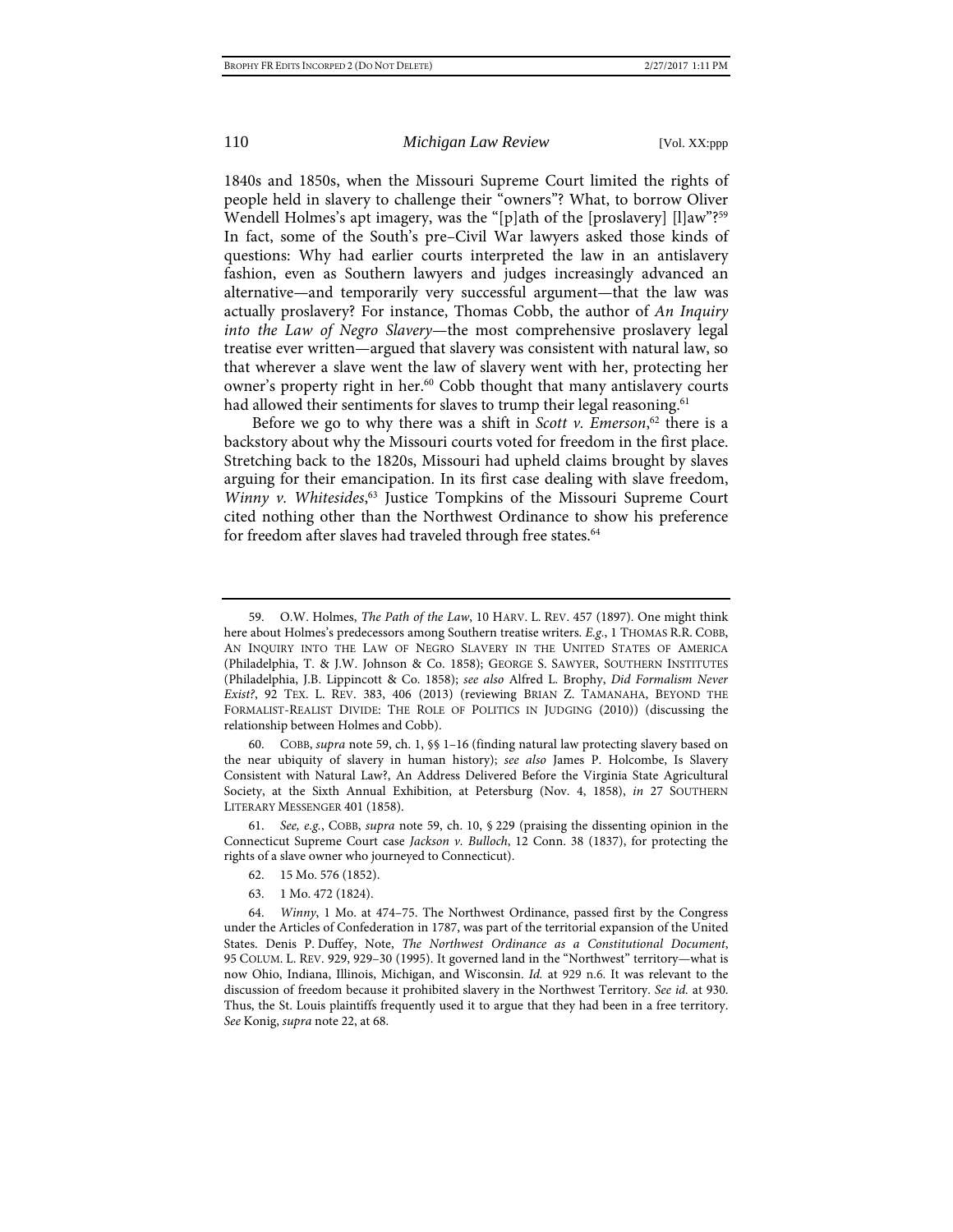There were legal precedents in other jurisdictions that filled out the ideology of freedom. For instance, in 1820, the Kentucky Supreme Court in *Lydia v. Rankin*<sup>65</sup> found that a slave who had been taken by her owner to Indiana—then a free territory—was free, even though she had been brought back to Kentucky, a slave state.<sup>66</sup> Rankin disclaimed the general principles of freedom.67 But it rested, like *Winny* four years later, on the principle that the Northwest Ordinance prohibited slavery in the Indiana territory.68 *Rankin* supported a general right of owners to bring their slaves through free territory during temporary transit.69 It also stood, however, for the proposition that residence in a free state or territory freed a slave—and that the slave had a right to sue for her freedom.<sup>70</sup> Moreover, her status as a free person remained even upon return to a slave jurisdiction.<sup>71</sup> Without positive law to support it, there could be no slavery. This antislavery ideology was a key tenet of thought until the 1830s.72 *Winny* separated law and morality, but found in favor of morality.<sup>73</sup> The rhetoric was not robustly against slavery, but the effect was.74

<span id="page-10-1"></span><span id="page-10-0"></span>For a while, the Missouri Supreme Court continued to follow *Winny*'s general direction. The judges' opinions in Missouri reflected the dominant idea that slavery was inconsistent with natural law and should be limited. There were some refinements (and restrictions) of *Winny*. One restriction related to the nature of the time spent in a free territory. Missouri courts began to ask whether the slave was held in slavery long enough in a free state to justify a finding of freedom. This arose in 1828, in *LaGrange v. Chouteau*. <sup>75</sup> In 1816, Chouteau had taken, for employment, one member of a family of slaves to Illinois (Illinois outlawed slavery), and on that basis the family claimed freedom.<sup>76</sup> The jury found—and Justice Wash affirmed—that temporary residence in Illinois did not automatically free a slave.<sup>77</sup> Where *Winny* had implied that travel in a free jurisdiction effected freedom,<sup>78</sup> Justice Wash suggested that freedom would only come if the slave had

- 70. *Id.* at 477–79.
- 71. *Id.* at 475–76.

72. *See, e.g.*, Derek A. Webb, *The* Somerset *Effect: Parsing Lord Mansfield's Words on Slavery in Nineteenth Century America*, 32 LAW & HIST. REV. 455 (2014); William M. Wiecek, Somerset*: Lord Mansfield and the Legitimacy of Slavery in the Anglo-American World*, 42 U. CHI. L. REV. 86, 118–28 (1974).

- 73. *See* Winny v. Whitesides, 1 Mo. 472, 475–76 (1824).
- 74. See *id.*
- 75. 2 Mo. 20, 22 (1828), *aff'd*, 29 U.S. (4 Pet.) 287 (1830).
- 76. *LaGrange*, 2 Mo. at 20–21.
- 77. *Id.* at 22.
- 78. *Winny*, 1 Mo. at 475.

<sup>65.</sup> 9 Ky. (2 A.K. Marsh.) (1820).

<sup>66.</sup> *Rankin*, 9 Ky. (2 A.K. Marsh.) at 467.

<sup>67.</sup> *Id.* at 470.

<sup>68.</sup> *Id.* at 470–71.

<sup>69.</sup> *Id.* at 477–78.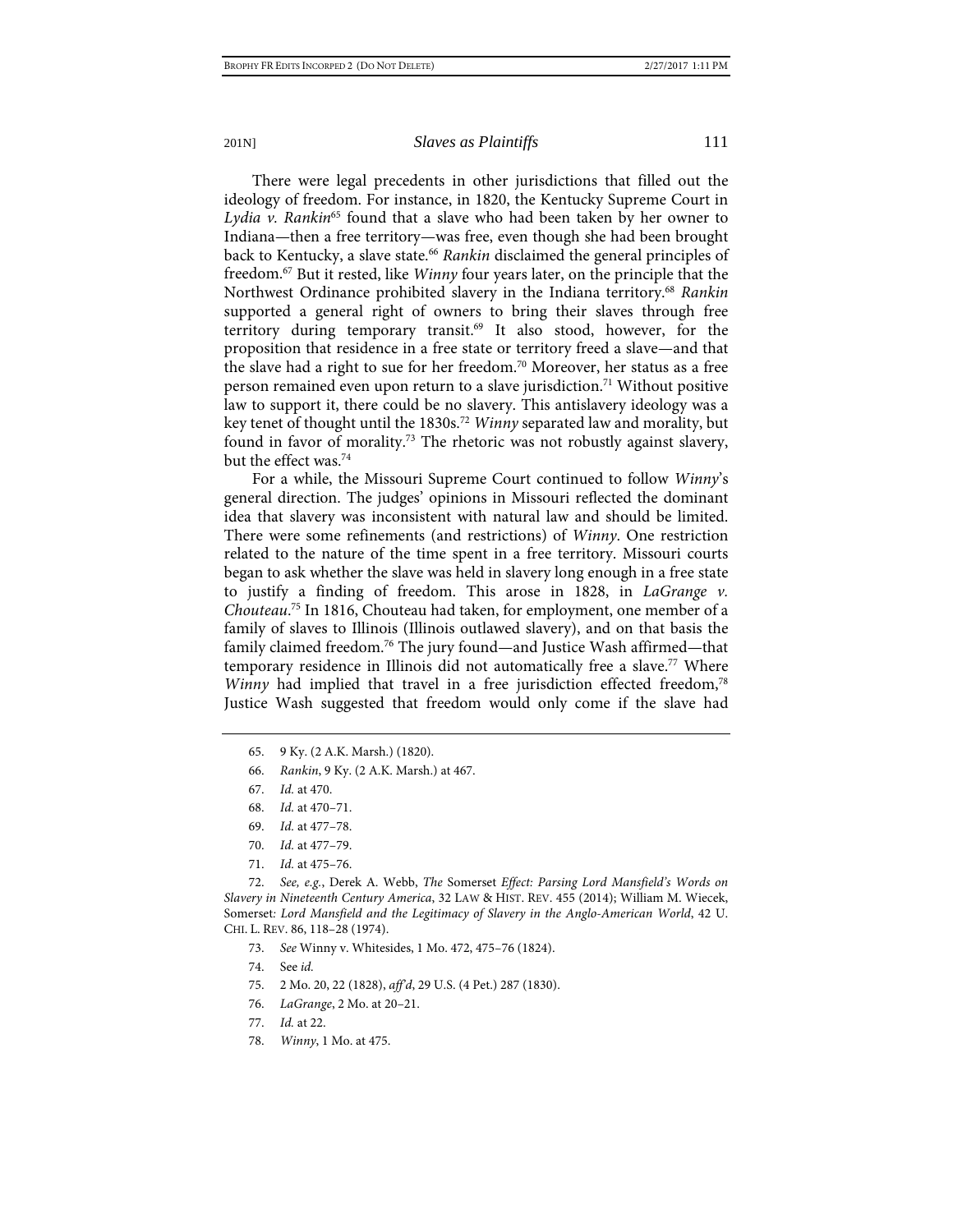worked in a free jurisdiction for an extended period.<sup>79</sup> In this way, Justice Wash pulled back from the principle of *Winny* that there needed to be a law to support slavery.

Yet, despite that setback, the basic doctrine—that a slave taken to a free state for an extended period could become free—still seemed to hold.<sup>80</sup> In 1833, in *Julia v. McKinney*,<sup>81</sup> Justice McGirk, for a divided court, remanded a claim by a slave who claimed she was free when she was hired out for a few days in Illinois. $82$  The court found that the trial court verdict denying her freedom was against law and evidence.<sup>83</sup> This supported the idea that some service in a free state, even brief, effected freedom. But a dissent by Justice Wash—the author of the majority in *LaGrange*—indicated that conflicts were brewing. His opinion suggested that the proslavery position that temporary travel might not support a claim of freedom was growing in strength. Justice Wash focused on the intent of the slave owner as the measure of whether a slave had been freed by temporary service in the free state of Illinois.<sup>84</sup>

Nevertheless, for more than a dozen years, the Missouri Supreme Court followed the approach first articulated in *Winny*. In *Rachael v. Walker*, 85 decided by Justice McGirk in 1836, the Missouri court set the framework of freedom in a case where a slave was taken by a U.S. military officer to a free territory to serve him while he was stationed in that territory. At this point, there was still a sense that the Missouri Compromise prohibited slavery in the territories, and that even an Army officer taking slaves into the territories for his own convenience would forfeit his rights to the slave.

A second exception to the general principle of *Winny* arose when courts began to say that slave status reattached to slaves who voluntarily returned to a slave state. Though first made famous in the English admiralty case *The* 

<sup>79.</sup> *See LaGrange*, 2 Mo. at 22. In a case fifteen years later, a slave lost a claim to freedom based on time his mother had spent in the Northwest Territory. *See* Chouteau v. Pierre, 9 Mo. 3 (1845). When she was there, the territory where she was held was still under British control and, thus, the Northwest Ordinance could not have freed her. *Id.* at 9–10. *Pierre* and *LaGrange* reveal that Missouri courts scrutinized the basis for freedom along several variables—including whether the place the slave served was a free state or territory (as in *Pierre*) and whether the nature of service in the free state or territory justified freedom (as in *LaGrange*).

<sup>80.</sup> *See, e.g.*, Wilson v. Melvin, 4 Mo. 592, 596–99 (1837) (Tompkins, J.) (holding that staying for one month in Illinois, even though no slaves worked there, was enough to effect freedom); Nat v. Ruddle, 3 Mo. 400 (1834) (Tompkins, J.) (finding in favor of freedom for slave who was taken to Illinois and employed there as a slave); Milly v. Smith, 2 Mo. 36, 39 (1828) (Tompkins, J.) (holding that "slaves carried into Illinois with a view to residence, and staying there long enough to acquire the character of residents, do by virtue of such residence become free").

<sup>81.</sup> 3 Mo. 270 (1833).

<sup>82.</sup> *Julia*, 3 Mo. at 276.

<sup>83.</sup> *Id.*

<sup>84.</sup> *Id.* at 276–77.

<sup>85.</sup> 4 Mo. 350 (1836).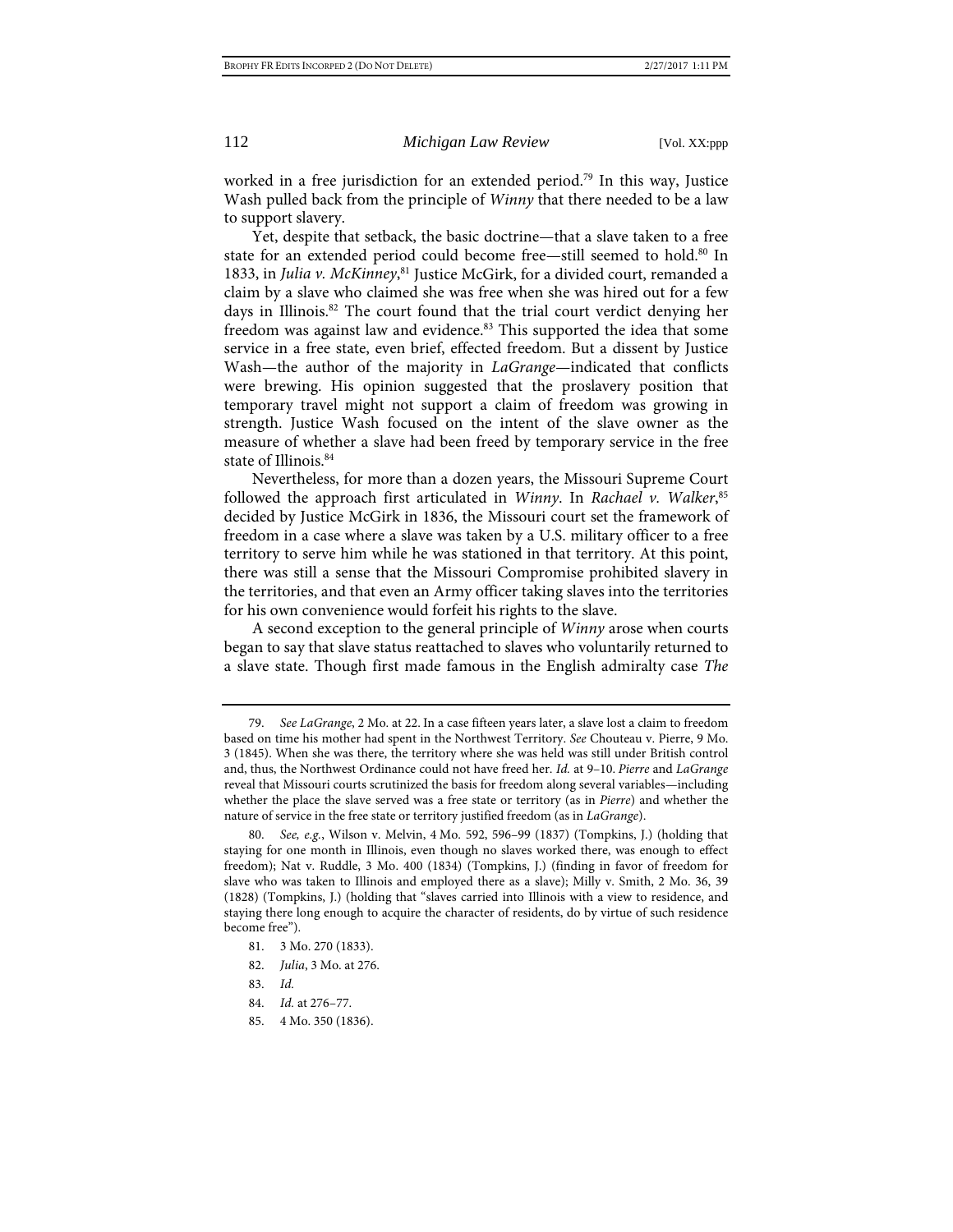Slave, Grace,<sup>86</sup> this doctrine had adherents in the United States, in part because of the popularity of the 1827 English decision. That case was about a slave, Grace, who was brought to England from the West Indies—and would have been free had she petitioned in England. Yet she did not sue for freedom until she returned to the West Indies. The Admiralty Court held that, on return to a slave jurisdiction, Grace's slave status reattached.<sup>87</sup>

Many judges adopted this reasoning. Even moderately antislavery Massachusetts Supreme Judicial Court Justice Shaw saw virtues in deference to proslavery states' policies.<sup>88</sup> When he freed a young slave named Med, who had been brought into Massachusetts, Justice Shaw recognized that Massachusetts had an antislavery policy, and that his state thought slavery inconsistent with natural justice. But he acknowledged that slavery was not outlawed by the law of nations and, thus, that other states could support slavery. The upshot was that Massachusetts could free a slave brought into the Commonwealth and kept there for a period, but once a slave left Massachusetts, that person could be reenslaved. That is, Massachusetts's preference for liberty could not outlaw slavery in another jurisdiction.<sup>89</sup>

<span id="page-12-1"></span>Such reasoning appeared in Justice Story's *Conflict of Laws* treatise.<sup>90</sup> Story's invocation of *Grace* to show that a person could be reenslaved once she returned from a free state to a slave state reveals a pragmatic proslavery attitude. It acknowledged the reality of slavery jurisprudence as well as a judicial conservatism supporting the law of the jurisdiction where a slave was residing when she petitioned for freedom.<sup>91</sup> Courts increasingly invoked Story's *Conflict of Laws* to deny freedom to those seeking it.<sup>92</sup>

<span id="page-12-0"></span>The evolution of decisions after *Rachel v. Walker* in 1836 tilted away from freedom. This was manifest in part by the addition of proslavery judges

91. *See, e.g.*, Barbara Holden-Smith, *Lords of Lash, Loom, and Law: Justice Story, Slavery, and* Prigg v. Pennsylvania, 78 CORNELL L. REV. 1086 (1993) (critiquing Justice Story's antislavery reputation without addressing the proslavery implications of his *Conflict of Laws*).

JOSEPH STORY, COMMENTARIES ON THE CONFLICT OF LAWS 118, 155-67 (Boston, Hilliard, Gray, & Co. 1834) (citing *The Slave, Grace*, 166 Eng. Rep. 179; 2 Hagg. Adm. 94, 113– 14) (noting that status as slave may reattach when the slave returns to a jurisdiction where slavery is legal); *see also In re* Archy, 9 Cal. 147, 156, 163 (1858) (citing STORY, *supra*) (holding that Archy should continue to be enslaved, despite the fact that he lived in California for several years); *Willard*, 5 Ill. (4 Scam.) at 471–72 (citing STORY, *supra*) (holding that Julia should be maintained in slavery despite transit through Illinois); Graham v. Strader, 44 Ky. (5 B. Mon.) 173, 182–83 (1844) (citing STORY, *supra*) (holding that a slave is still a slave when he returns from a free state to Kentucky with his master); Scott v. Emerson, 15 Mo. 576, 583 (1852) (citing STORY, *supra*) ("No State is bound to carry into effect enactments conceived in a spirit hostile to that which pervades her own laws.").

<sup>86.</sup> (1827) 166 Eng. Rep. 179; 2 Hagg. Adm. 94.

<sup>87.</sup> *The Slave, Grace*, 166 Eng. Rep. 179; 2 Hagg. Adm. 94.

<sup>88.</sup> Commonwealth v. Aves, 35 Mass. (18 Pick.) 193 (1836).

<sup>89.</sup> *Id.*

<sup>90.</sup> Willard v. People, 5 Ill. (4 Scam.) 461, 471 (1843) (citing STORY, *infra* not[e 92\)](#page-12-0).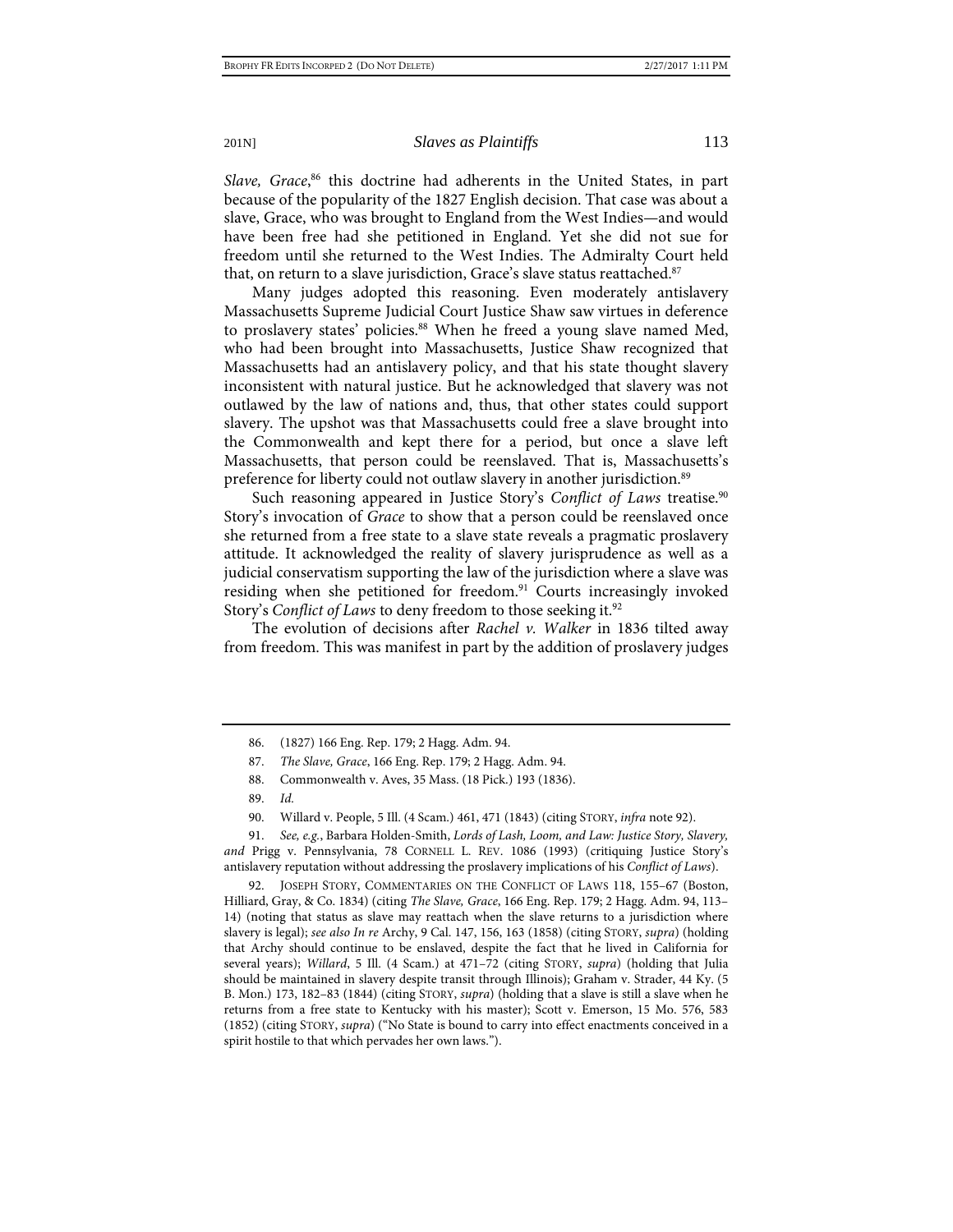<span id="page-13-2"></span>

like William B. Napton to the Missouri Supreme Court.<sup>93</sup> The proslavery tilt was shifting—and dramatically so by the late 1840s—in particular by making it harder to claim freedom based on time a petitioner (or his or her ancestor) spent in free territory. This happened in several ways. First, Justice Napton questioned whether the slave (or his or her ancestor) was freed under the laws of another state. Justice Napton wrote the majority opinion in 1841 in *Rennick v. Chloe*, where he found that an attempt to free a slave via will could only effect freedom if the law of the state where the will was written permitted such attempts to take effect.<sup>94</sup> Because Kentucky limited the right of an owner to free a slave via will, there was no freedom in this case.<sup>95</sup> Five years later, Justice Napton voted with the majority that found that the Northwest Ordinance did not free the mother of a petitioner. At the time the mother was in the Northwestern territory, her area was still under British control and, thus, the Northwest Ordinance could not have freed her.<sup>96</sup>

In *Charlotte v. Chouteau*, <sup>97</sup> the Missouri Supreme Court again dealt with the question of whether a slave taken to Canada was freed by travel across the international border. The court required that the slave put forward evidence that slavery had been abolished in Canada—and ultimately concluded that a government that tolerated slavery might be enough to defeat a claim to freedom.<sup>98</sup> In fact, the court went so far as to say that the policy of Missouri was not in favor of freedom. The court emphasized that the statute placed the burden on the slave claiming freedom and insisted that the state should be against freedom as a general matter:

<span id="page-13-1"></span><span id="page-13-0"></span>Neither sound policy nor enlightened philanthropy should encourage, in a slaveholding State, the multiplication of a race whose condition could be neither that of freemen nor of slaves, and whose existence and increase, in this anomalous character, without promoting their individual comfort or happiness, tend only to dissatisfy and corrupt those of their own race and color remaining in a state of servitude.<sup>99</sup>

93. *See* CHRISTOPHER PHILLIPS, THE MAKING OF A SOUTHERNER: WILLIAM BARCLAY NAPTON'S PRIVATE CIVIL WAR 54–63 (2008) (discussing Napton's proslavery jurisprudence).

<sup>94.</sup> 7 Mo. 197, 204–05 (1841).

<sup>95.</sup> *Rennick*, 7 Mo. at 204–05. There was a dissent by Justice Tompkins, the author of the *Winny* opinion, suggesting that the trial court's verdict freeing the slave should have been upheld. *Id.* at 205.

<sup>96.</sup> *See* Chouteau v. Pierre, 9 Mo. 1, 3 (1845).

<sup>97.</sup> 11 Mo. 193 (1847).

<sup>98.</sup> *Charlotte*, 11 Mo. at 199–201 ("[W]here negroes were found in a state of slavery, the presumption would arise that the government recognized this condition as legal and warranted by their laws and customs, unless some law could be shown prohibiting it.").

<sup>99.</sup> *Id.* at 200–01. The Court went on to conclude that the story might be different in a state where slavery had never existed or had been abolished, because this was something distinguishing the precedents of free states on the issue of emancipation by travel in a free state. *Id.* at 201.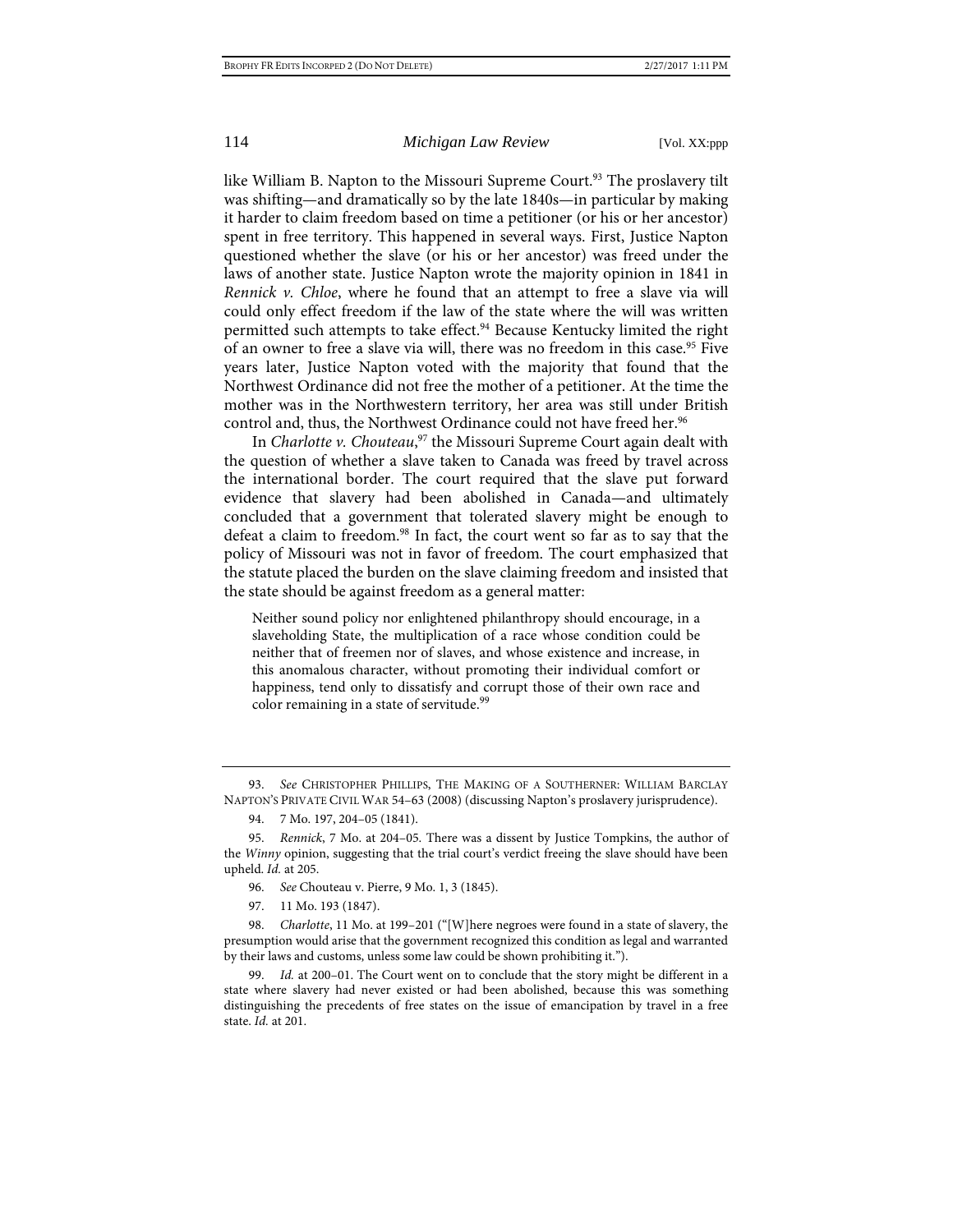In other states, as well, courts pulled back from the doctrine that sojourning in free states effected freedom. In 1844, the Kentucky Supreme Court heard a claim by a slave owner whose slaves were expert musicians. The slaves were rented out—to perform as a band—to places as far away as New Orleans, and their owner received much of their profits. But they were also left largely without supervision. A ship captain on the Mississippi River hired them and took them to Cincinnati, where they promptly escaped. The owner sued the ship captain based on a Kentucky statute that prohibited bringing slaves to a free state, but the captain responded that the slaves were, in fact, free. The captain claimed that the slaves had been permitted to travel in free states and thus, relying on *Lydia v. Rankin*, were already free.<sup>100</sup> The court rejected this argument; it found that if a slave traveled temporarily to a free state and then voluntarily to a slave state, the slave was still a slave.<sup>101</sup> The court did, however, find that the damages should be reduced based on the risk that unsupervised slaves could have fled anyway. That is, the damages to the slave owner were reduced because the slaves had been allowed to act on their own and thus travel to a free state themselves.<sup>102</sup>

## III. THE COUNTED BUT NOT THE HEARD

The doctrinal evolution that made freedom suits more difficult correlated with changing political values in Missouri. In 1836, in Washington, D.C., South Carolina Senator John C. Calhoun was already

<sup>100.</sup> Graham v. Strader, 44 Ky. (5 B. Mon.) 173, 185–86 (1844) (finding that the jury could consider the slaves' "habits of subordination or of independence, the liberties which had been allowed to them, and the effect of all these circumstances, not only upon the value of their services, but also in generating a restlessness under restraint, and a desire of freedom, and in affording facilities and opportunities of escape, even if they had not been taken on board the Pike").

<sup>101.</sup> *Id.* at 182 ("[A] slave returning voluntarily with his master from a free State, is still a slave by the laws of his own country, is sustained by the opinion of eminent jurists even among those who have maintained that by an appeal to the foreign law while within its jurisdiction, the slave may obtain the benefit of the constitutional principle with prohibits the existence of slavery.").

<sup>102.</sup> Id. at 186; *see also* Matthew Axtell, *Customs of the River: Governing the Commons within a Nineteenth-Century Steamboat Economy*, 35 LAW & HIST. REV. (forthcoming 2017) (discussing role of steamboats in the pre–Civil War economy); Matthew A. Axtell, *Toward a New Legal History of Capitalism and Unfree Labor: Law, Slavery, and Emancipation in the American Marketplace*, 40 LAW & SOC. INQUIRY 270 (2015) (reviewing WALTER JOHNSON, RIVER OF DARK DREAMS: SLAVERY AND EMPIRE IN THE COTTON KINGDOM (2013)) (arguing that a pre–Civil War capitalist regime had the potential to open "subversive possibilities" for slaves). This was partly a story of the nature of slavery along the Mississippi River. For the river permitted fast travel and thus freedom. An editorial in St. Louis's *Daily Evening Gazette* protested the employment of slaves and free people of color on river boats. TREXLER, *supra* note [35,](#page-4-3) at 21. It spoke of the crews as "the profligate reckless band of slaves and free negroes . . . habitually employed as stewards, firemen, and crews on our steamboats." *Id.* (alteration in original) (quoting DAILY EVENING GAZETTE, Aug. 18, 1841).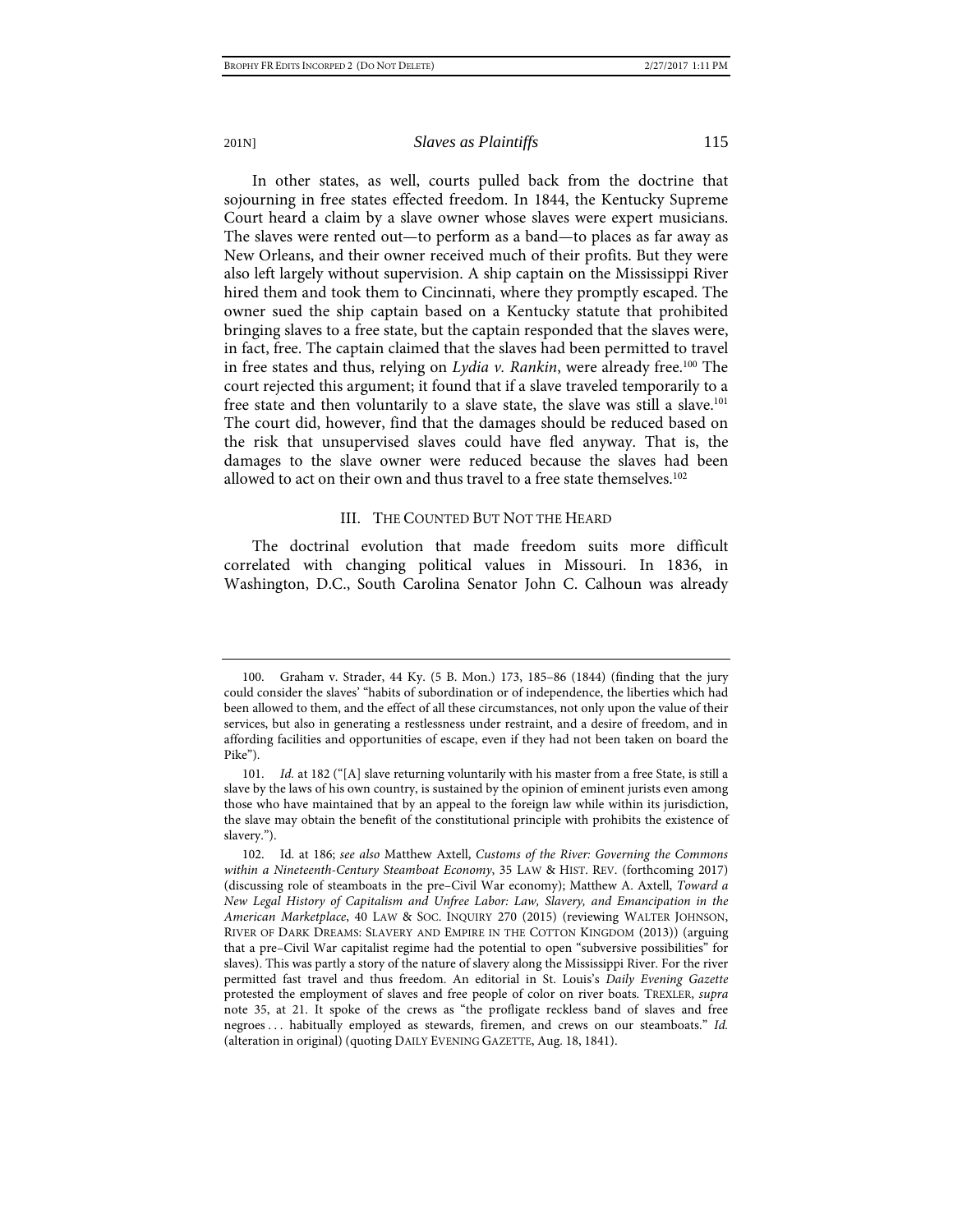<span id="page-15-2"></span><span id="page-15-1"></span><span id="page-15-0"></span>

advancing a robust proslavery constitutional doctrine in Congress.<sup>103</sup> This emerging proslavery thought in Congress had an analog in Missouri law and politics as well.104 Missouri courts increasingly limited claims to freedom based on travel to free territories.<sup>105</sup> In 1845, the Missouri legislature required that those challenging slavery post a bond, making it more difficult to bring freedom suits.<sup>106</sup> Freedom suits dropped precipitously after 1845.<sup>107</sup> Moreover, in 1849, the Missouri legislature expressed its proslavery sentiments when the Jackson Resolutions passed overwhelmingly. The Resolutions supported slavery in the territories, severely weakening the position that slaves should be free by virtue of travel to the territories.108

It was in this world that the claim of Dred Scott and his wife arrived before the Missouri Supreme Court in 1852. Scott's claim was based on time that the Scotts spent in free territory (in what is now Minnesota) when their owner was stationed there with the U.S. Army. Even though the *Rachel* opinion maintained that time spent in a free territory entitled the slave to freedom, the result in Scott's case—a ruling that maintained them in slavery—should not have been surprising. *Scott v. Emerson* produced a result quite directly opposite that of *Rachel*.

The proslavery rhetoric, which had appeared in public debate and in earlier cases, appeared in the *Emerson* opinion and counsel's arguments.<sup>109</sup> The court concluded with a statement about the virtues of slavery for the enslaved.110 Where abolitionists were talking about the brutality of slavery

105. *See, e.g.*, Charlotte v. Chouteau, 11 Mo. 193 (1847).

106. *See* MO. REV. STAT. ch. 69, § 2 (1845).

107. There were 106 freedom suits filed in the 1830s. There were 68 in the first five years of the 1840s (1840–1844) and there were only 21 from 1845 to 1849. *See* ST. LOUIS CIRCUIT COURT HISTORICAL RECORDS PROJECT, *supra* not[e 33.](#page-4-4)

108. *See* J. Res., 15th Gen. Assemb., 1849 Mo. Laws 667; *see also* CONG. GLOBE, 31st Cong., 1st Sess. 97–98 (1850) (printing the Jackson Resolutions); TREXLER, *supra* note [35,](#page-4-3) at 153–55 (discussing the Jackson Resolutions). One of the key points of the Resolutions is that the United States territories should not prohibit slavery. *See* Mo. J. Res., *supra*. Thus, the Resolutions directly conflicted with petitioners who challenged slavery based on time spent in a "free" territory, for they suggested that there were no territories where slavery did not exist. It is unsurprising, then, that the Missouri Supreme Court changed direction in *Scott v. Emerson*, 15 Mo. 576 (1852).

109. Counsel told a story of the origins of the Missouri Compromise—which prohibited slavery from the territories north of Missouri's southern border—as a response to antislavery activity that "threatened the existence of the Union and the perpetuity of free institutions." *Emerson*, 15 Mo. at 580.

110. *See infra* not[e 112.](#page-16-0)

<sup>103.</sup> WILLIAM W. FREEHLING, PRELUDE TO CIVIL WAR: THE NULLIFICATION CONTROVERSY IN SOUTH CAROLINA, 1816–1836, at 355 (1966).

<sup>104.</sup> *See, e.g.*, ADAM ARENSON, THE GREAT HEART OF THE REPUBLIC: ST. LOUIS AND THE CULTURAL CIVIL WAR 33–41 (2011) (discussing Claiborne Fox Jackson's resolutions and the rift they caused in Missouri's Democrat Party); NICOLE ETCHESON, BLEEDING KANSAS: CONTESTED LIBERTY IN THE CIVIL WAR ERA 11–13 (2004) (discussing Missouri proslavery politics).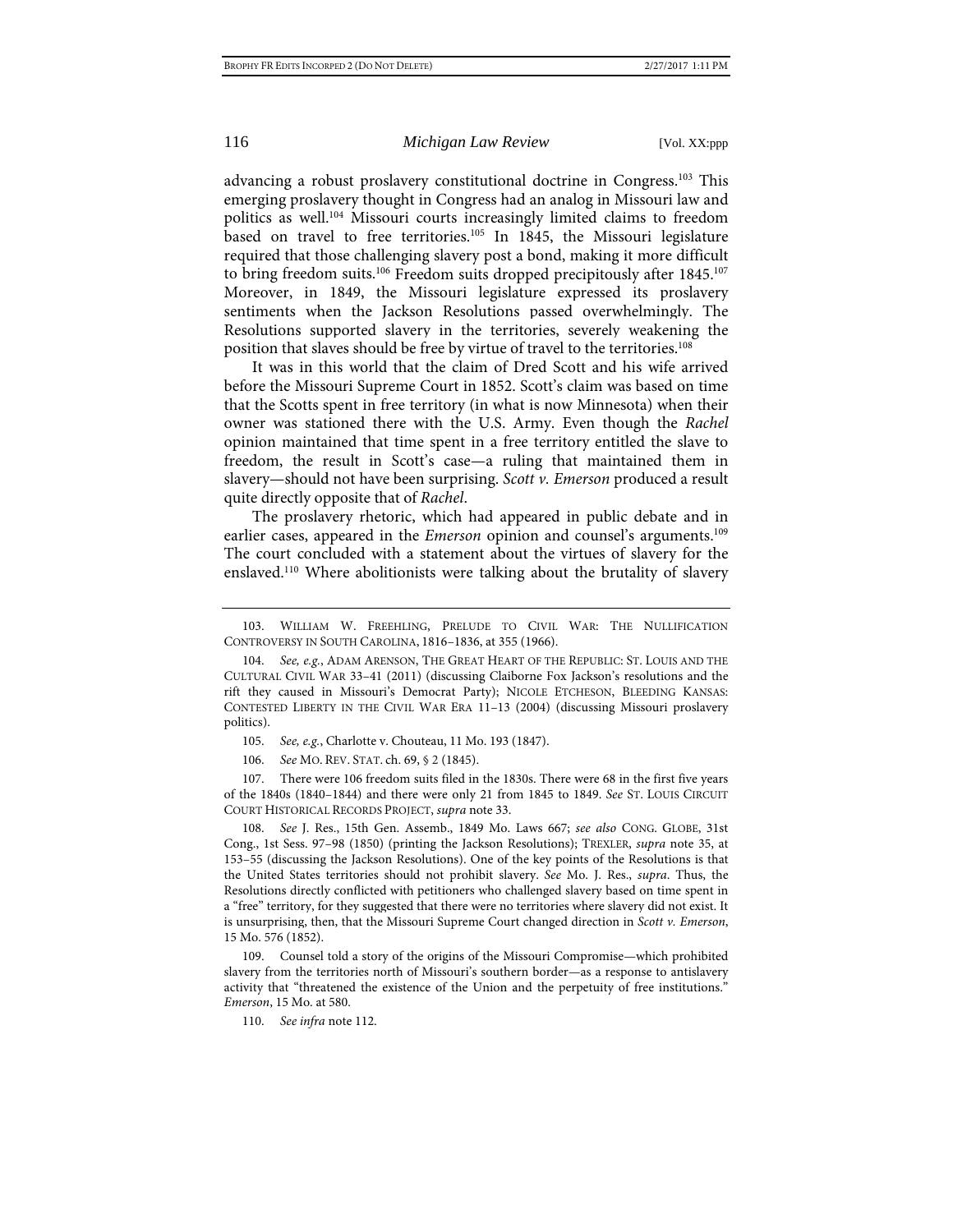and depicting enslaved people as citizens-in-waiting, by the 1850s, proslavery writers countered with pictures of the virtues of slavery.111 The court joined the chorus with this statement:

There is no comparison between the slave in the United States and the cruel, uncivilized negro in Africa. When the condition of our slaves is contrasted with the state of their miserable race in Africa; when their civilization, intelligence and instruction in religious truths are considered, and the means now employed to restore them to the country from which they have been torn, bearing with them the blessings of civilized life, we are almost persuaded, that the introduction of slavery amongst us was, in the providence of God, who makes the evil passions of men subservient to His own glory, a means of placing that unhappy race within the pale of civilized nations.<sup>112</sup>

<span id="page-16-0"></span>Looking back from the vantage of *Emerson*, we can see several key doctrinal developments beginning in the late 1820s that undid the claim for freedom. First, there was the question of whether temporary sojourn to a free state was sufficient to free a slave.<sup>113</sup> Second, there was the question of whether a jurisdiction was really antislavery.<sup>114</sup> This appeared first with sojourns to Canada and was later expanded to U.S. territory.<sup>115</sup> Third, there was the conclusion that slavery reattached upon return to Missouri.<sup>116</sup> And finally, in the U.S. Supreme Court decision in *Dred Scott v. Sandford*, there was the decision that that the enslaved could not even be permitted to appear in court.117 The Taney Court thus attempted to make a fact out of the widespread belief among proslavery advocates that African Americans were inferior. The Supreme Court tried to use law to silence the enslaved as it legitimized the idea that the Constitution supported slavery in the territories.<sup>118</sup> This was followed in numerous cases from Mississippi<sup>119</sup> to California120 in the brief period between the *Dred Scott* decision in March 1857 and the beginning of Civil War in April 1861.

- 114. *See supra* note[s 98](#page-13-0)[–99](#page-13-1) and accompanying text.
- 115. *See supra* note[s 98](#page-13-0)[–99](#page-13-1) and accompanying text.
- 116. *See supra* text accompanying note[s 90–](#page-12-1)[96.](#page-13-2)

117. 60 U.S. (19 How.) 393, 406 (1857), *superseded by constitutional amendment*, U.S. CONST. amend. XIV.

<sup>111.</sup> *See, e.g.*, BROPHY, *supra* note [58,](#page-8-0) at 227–43 (describing leading proslavery writer Thomas Cobb's discussion of the supposed virtues of slavery); ROTH, *supra* not[e 30,](#page-4-1) at 74–104, 247–83 (describing abolitionists' depictions of enslaved people as citizens in waiting).

<sup>112.</sup> *Emerson*, 15 Mo. at 587.

<sup>113.</sup> *See supra* text accompanying note[s 75–](#page-10-1)[108.](#page-15-1)

<sup>118.</sup> *See Dred Scott*, 60 U.S. (19 How.) at 452.

<sup>119.</sup> *See, e.g.*, Mitchell v. Wells, 37 Miss. 235 (1859). In *Mitchell*, the court refused to allow an African American heir to receive property left to her by her father, a Mississippi resident. *Id.* at 264. She had been freed in Ohio, which the court found inconsistent with Mississippi's policy of slavery. *Id.*

See, e.g., *In re* Archy, 9 Cal. 147, 150 (1858) (finding that the Constitution provided support for slavery in the territory of California). Archy, a slave brought from Mississippi to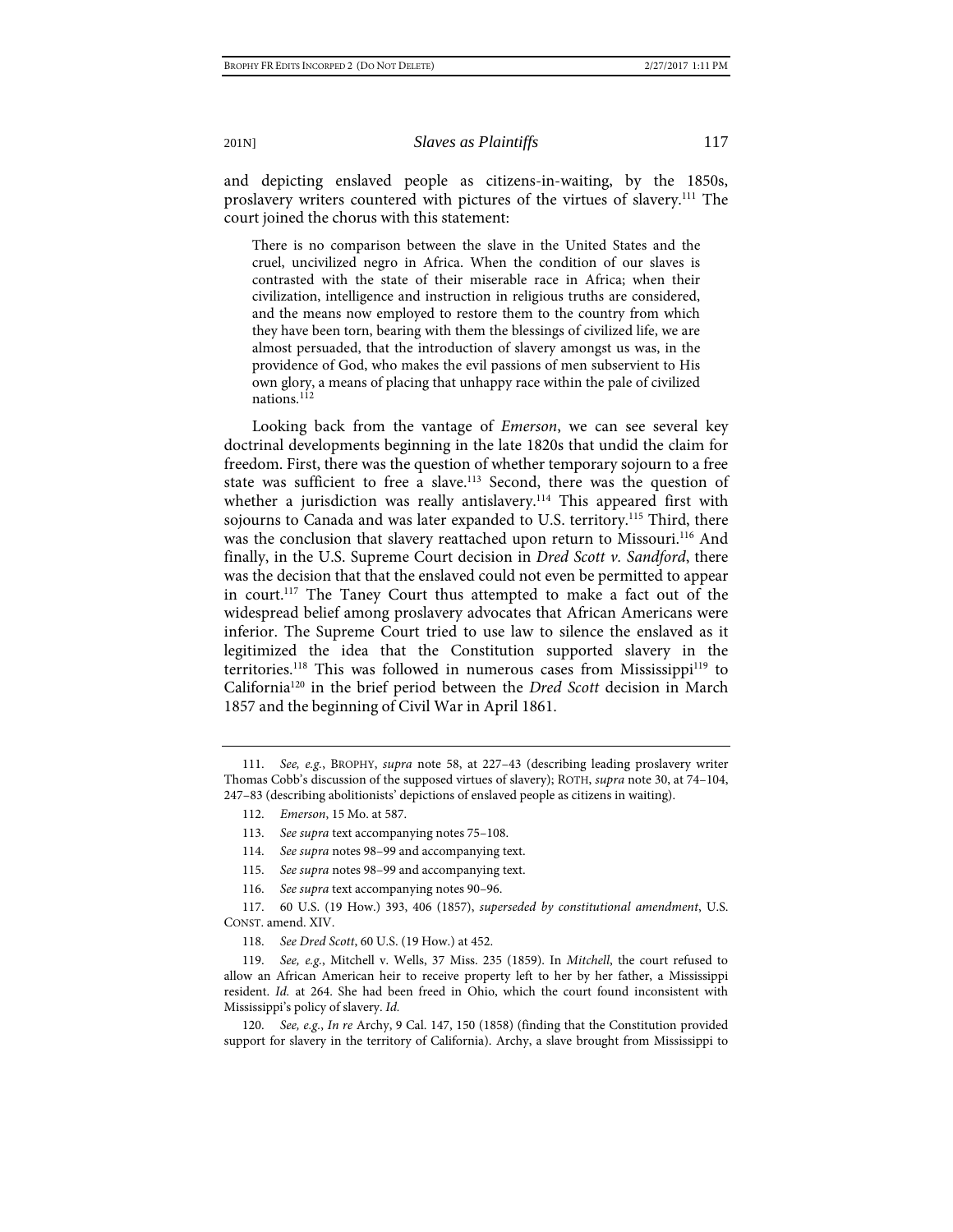VanderVelde's story is about how the humble enslaved people sought to turn the courts to their advantage. But there is a question whether their advocacy changed the outcome. Perhaps outcomes changed when the humble appealed to the powerful and the powerful reached down to help them—such as happens in paternalism.<sup>121</sup> Some of this may be that the petitioners held the legal system to its own procedure. That is one explanation for the civil rights movement's success in the years leading into Brown.<sup>122</sup> Some of it may be that judges were predisposed to freedom in limited cases.<sup>123</sup> The lines of causation await more speculation and inquiry into the biographies of individual jurists, the arguments of counsel, and the legal, political, and social culture of the courts.<sup>124</sup>

<span id="page-17-0"></span>But the central tendency is in another direction—and it shows the power of legal tradition and the power of vested rights. In 1823, Chief Justice Marshall recognized in *The Antelope*<sup>125</sup> that the power of property rights in humans was great, and that it was not constrained by questions of morality. As the calls for freedom grew louder, the reaction of the legislatures and courts went in the other direction.126 Missouri politics were increasingly proslavery.127 Judges, too, were increasingly proslavery.128 The shift against freedom came as a result of the shift in the judges who were on the bench.<sup>129</sup> What is not fully apparent from VanderVelde's narrative is how the shift in

the free territory of California by his owner for a temporary sojourn, was returned to slavery. *Id.* at 147–48. In *Archy*, the court used the idea that slavery was a national institution to maintain a person in slavery who might have been freed some decades earlier. *See id.* at 150.

<sup>121.</sup> *See generally* ERSKINE CLARKE, DWELLING PLACE: A PLANTATION EPIC (2005) (discussing paternalism on the plantations); EUGENE D. GENOVESE, ROLL, JORDAN, ROLL: THE WORLD THE SLAVES MADE (Vintage Books 1976) (1972) (discussing slaves' acceptance of paternalism as a way for them to implicitly reject slavery).

<sup>122.</sup> The civil rights movement presents a successful story of legal change, where local members of the African American community were agents of change. *See, e.g.*, TOMIKO BROWN-NAGIN, COURAGE TO DISSENT: ATLANTA AND THE LONG HISTORY OF THE CIVIL RIGHTS MOVEMENT 441 (2011) (crediting lawyers with helping activists become agents of change); KENNETH W. MACK, REPRESENTING THE RACE: THE CREATION OF THE CIVIL RIGHTS LAWYER 64 (2012) (interpreting courtrooms as public spaces where African American lawyers "crossed racial lines" and where they could "disrupt the social interactions that helped define race").

<sup>123.</sup> *See* Dennis K. Boman, *The Dred Scott Case Reconsidered: The Legal and Political Context in Missouri*, 44 AM. J. LEGAL HIS. 405, 407–09 (2000).

<sup>124.</sup> *Id.* at 422–23 (discussing Scott, Ryland, and dissenting Justice Gamble's elections to the Missouri Supreme Court); *see also* DENNIS K. BOMAN, ABIEL LEONARD: YANKEE SLAVEHOLDER, EMINENT JURIST, AND PASSIONATE UNIONIST 145–58 (2002) (discussing proslavery opinions in Missouri politics).

<sup>125.</sup> 23 U.S. 66 (1825); *see also* JONATHAN M. BRYANT, DARK PLACES OF THE EARTH: THE VOYAGE OF THE SLAVE SHIP *ANTELOPE* xvii–xx, 229–39, 294 (2015).

<sup>126.</sup> Boman, *supra* not[e 123,](#page-17-0) at 408–14.

<sup>127.</sup> *Id.* at 414–17.

<sup>128.</sup> *Id.* at 417.

<sup>129.</sup> *Id.*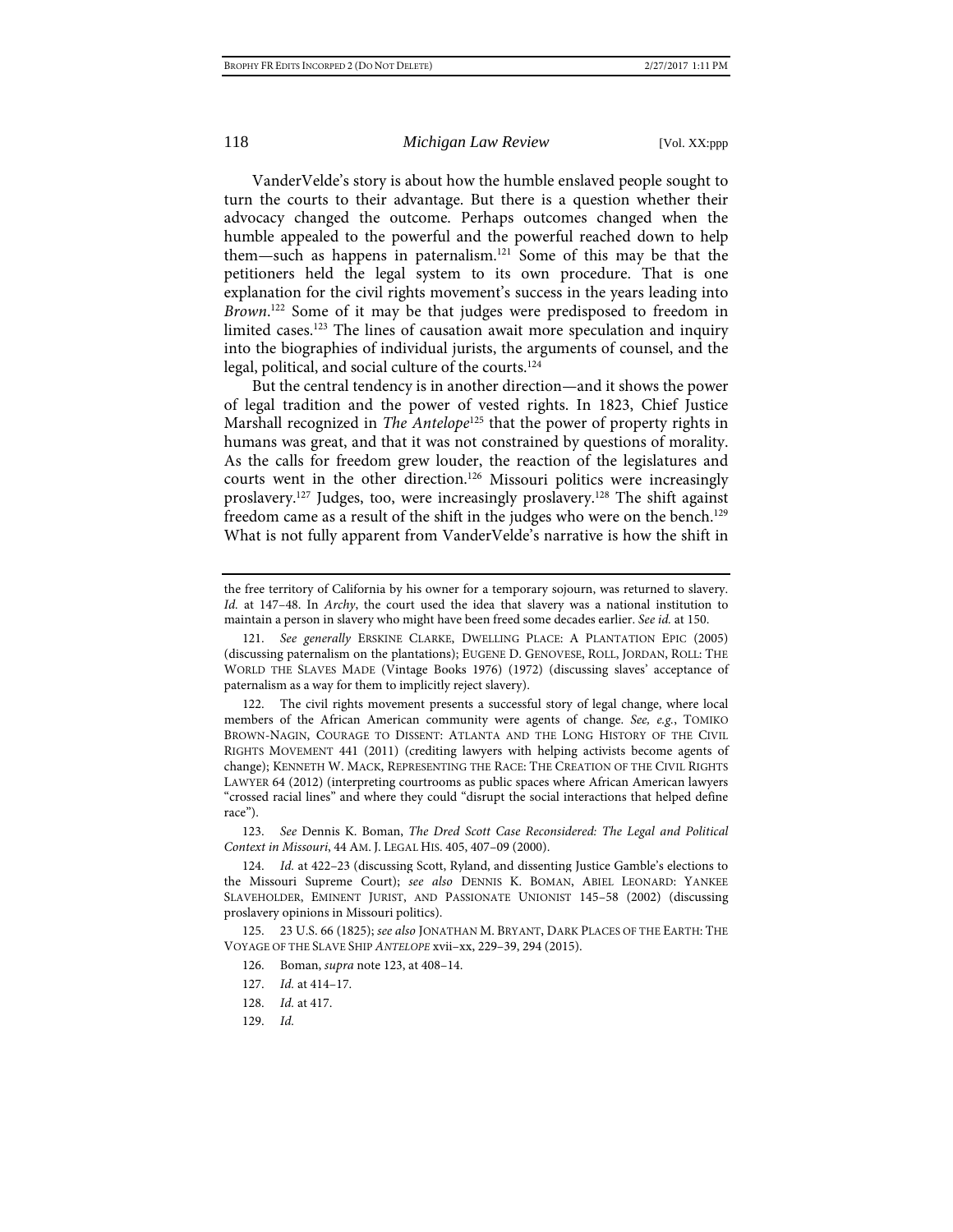the judiciary correlated with the shift towards increasingly proslavery ideas in Missouri and Southern politics. That is, as the enslaved people were clamoring for justice, the courts were refusing to listen. They could not—in fact, would not—hear the claims for justice. Or, in Ralph Ellison's apt phrasing about African Americans during the Jim Crow era, they were "among the counted but not among the heard."130 *Dred Scott*, then, represented the final version of the proslavery vision that there was no law to protect the enslaved.131

The results link legal ideas to the shifting political character. The legal doctrine followed the increasing sense that slaves had no political identity, for it said they could not appear in court.<sup>132</sup> This doctrine was part of the attempt to make a legal reality out of the belief that enslaved people should not be heard or allowed to speak. Thus, *Dred Scott* is the dependent variable that follows the Southerners' ideas that slaves did not deserve the rights to challenge slavery. This rationale goes back to the ideology articulated in North Carolina in 1830 in *State v. Mann*. In that case, which overturned the conviction of a man for abusing a slave in his custody, the judge wrote about the need for an owner's "uncontrolled authority over the body" of the slave.133 *Mann* correlates with another shift in the law of slavery: states increasingly prohibited owners from using their wills to offer slaves freedom. Where owners sometimes offered freedom via will to their slaves if the slaves agreed to leave the state, some states turned against this practice because the they recognized that it would give slaves too much autonomy.134 In every way they could, courts were attempting to create a legal reality out of the lack of rights and choices.135 And the series of decisions surveyed above shows that courts were developing proslavery ideas decades before *Dred Scott*.

132. Dred Scott v. Sandford, 60 U.S. (19 How.) 393, 452–54 (1857), *superseded by constitutional amendment*, U.S. CONST. amend. XIV.

134. *See* Bailey v. Poindexter's Ex'r, 55 Va. (14 Gratt.) 132 (1858) (denying slaves the legal capacity to choose between freedom and slavery); *see also* Jamison v. Bridge, 14 La. Ann. 31 (1859) (prohibiting a slave from suing on a will offering him freedom).

<sup>130.</sup> RALPH ELLISON, THREE DAYS BEFORE THE SHOOTING . . . 1004 (John F. Callahan & Adam Bradley eds., 2010).

<sup>131.</sup> *See, e.g.*, State v. Mann, 13 N.C. (2 Dev.) 263, 267 (1829) (releasing a slave's hirer from liability for shooting her because the obedience required of slaves requires "uncontrolled authority over the body" of the slave).

<sup>133.</sup> *Mann*, 13 N.C. (2 Dev.) at 267.

<sup>135.</sup> *Dred Scott* was based on a deep well of cultural attitudes toward racial hierarchy and white supremacy in Missouri, which appeared in both the legislature and the courts in the 1840s and 1850s. One example of this is the treatise on slavery written by Hugh A. Garland, one of the lawyers who represented Dred Scott's owner. DON E. FEHRENBACHER, THE DRED SCOTT CASE: ITS SIGNIFICANCE IN AMERICAN LAW AND POLITICS 256 (1978). Garland's treatise remained uncompleted at this death in 1854 and was never published. It drew heavily upon the pseudoscientific ethnographic proslavery literature, such as Josiah C. Nott and George R. Gliddon's *Types of Mankind* (6th ed., Philadelphia, Lippincott, Grambo & Co. 1854). *See* HUGH A. GARLAND, *Amalgamation*, *in* 2 TREATISE ON SLAVERY 32–40 (1854) (unpublished manuscript in the Garland Family Papers, Library of Virginia) (on file with *Michigan Law Review*). Garland grimly and succinctly stated his vision of white supremacy: